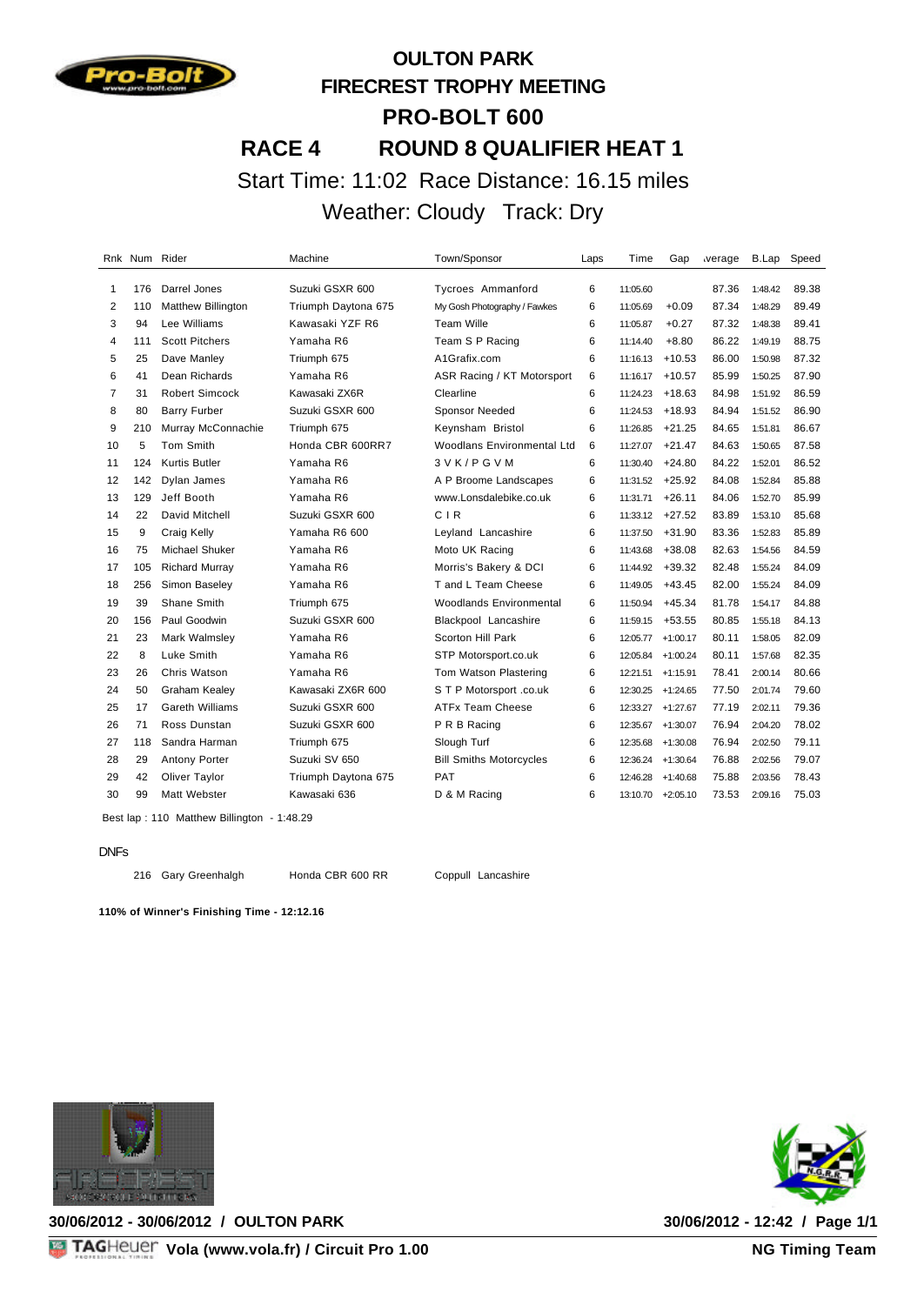

### **OULTON PARK FIRECREST TROPHY MEETING PRO-BOLT 600 RACE 4 ROUND 8 QUALIFIER HEAT 1** RIDERS' LAP TIMES

Lap Time

 **1:54.73** 1:54.74 1:54.87 **1:53.10** 1:53.47

| Lap         | Time         |  |
|-------------|--------------|--|
|             |              |  |
| 5 Tom Smith |              |  |
|             | <b>START</b> |  |
| 1           |              |  |
| 2           | 1:52.79      |  |
| 3           | 1:54.61      |  |
| 4           | 1:53.20      |  |
| 5           | 1:51.34      |  |
| 6           | 1:50.65      |  |

| 8 Luke Smith |         |  |
|--------------|---------|--|
| <b>START</b> |         |  |
| 1            |         |  |
| 2            | 2:00.68 |  |
| 3            | 1:57.68 |  |
| 4            | 1:58.59 |  |
| 5            | 1:59.32 |  |
| 6            | 1:59.45 |  |

| 9 Craig Kelly |         |  |
|---------------|---------|--|
| <b>START</b>  |         |  |
| 1             |         |  |
| 2             | 1:54.44 |  |
| 3             | 1:53.62 |  |
| 4             | 1:54.07 |  |
| 5             | 1:52.83 |  |
| 6             | 1:52.87 |  |

|   | 17 Gareth Williams |
|---|--------------------|
|   | <b>START</b>       |
|   |                    |
| 1 |                    |
| 2 | 2:03.42            |
| 3 | 2:04.78            |
| 4 | 2:02.11            |
| 5 | 2:04.63            |
| հ | 2:03.74            |
|   |                    |



**30/06/2012 - 30/06/2012 / OULTON PARK 30/06/2012 - 11:43 / Page 1/3**

|   | 23 Mark Walmsley |
|---|------------------|
|   | <b>START</b>     |
| 1 |                  |
| 2 | 2:00.49          |
| 3 | 1:59.57          |
| 4 | 1:59.14          |
| 5 | 1:58.66          |
| 6 | 1:58.05          |

I

|              | 25 Dave Manley |  |
|--------------|----------------|--|
| <b>START</b> |                |  |
| 1            |                |  |
| 2            | 1:52.01        |  |
| 3            | 1:53.17        |  |
| 4            | 1:51.70        |  |
| 5            | 1:50.98        |  |
| 6            | 1:50.98        |  |

|   | 26 Chris Watson |
|---|-----------------|
|   | <b>START</b>    |
| 1 |                 |
| 2 | 2:02.95         |
| 3 | 2:03.45         |
| 4 | 2:00.14         |
| 5 | 2:01.28         |
| 6 | 2:01.01         |
|   |                 |

|   | 29 Antony Porter |
|---|------------------|
|   | <b>START</b>     |
| 1 |                  |
| 2 | 2:04.41          |
| 3 | 2:04.89          |
|   | 2:04.88          |

| Lap | Time    |
|-----|---------|
| 5   | 2:02.56 |
| 6   | 2:04.08 |

|              | 31 Robert Simcock |  |  |
|--------------|-------------------|--|--|
| <b>START</b> |                   |  |  |
| 1            |                   |  |  |
| 2            | 1:52.36           |  |  |
| 3            | 1:52.31           |  |  |
| 4            | 1:53.34           |  |  |
| 5            | 1:52.44           |  |  |
| 6            | 1:51.92           |  |  |

|              | 39 Shane Smith |  |
|--------------|----------------|--|
| <b>START</b> |                |  |
| 1            |                |  |
| 2            | 1:58.89        |  |
| 3            | 1:56.11        |  |
| 4            | 1:55.52        |  |
| 5            | 1:55.68        |  |
| հ            | 1:54.17        |  |
|              |                |  |

|              | Dean Richards |  |
|--------------|---------------|--|
| <b>START</b> |               |  |
| 1            |               |  |
| 2            | 1:51.87       |  |
| 3            | 1:53.41       |  |
| 4            | 1:51.51       |  |
| 5            | 1:51.57       |  |
| 6            | 1:50.25       |  |
|              |               |  |

| 42 Oliver Taylor |              |  |
|------------------|--------------|--|
|                  | <b>START</b> |  |
| 1                |              |  |
| $\overline{2}$   | 2:03.56      |  |
| 3                | 2:07.00      |  |
| 4                | 2:04.87      |  |
| 5                | 2:07.46      |  |
| 6                | 2:09.45      |  |
|                  |              |  |

**Vola (www.vola.fr) / Circuit Pro 1.00**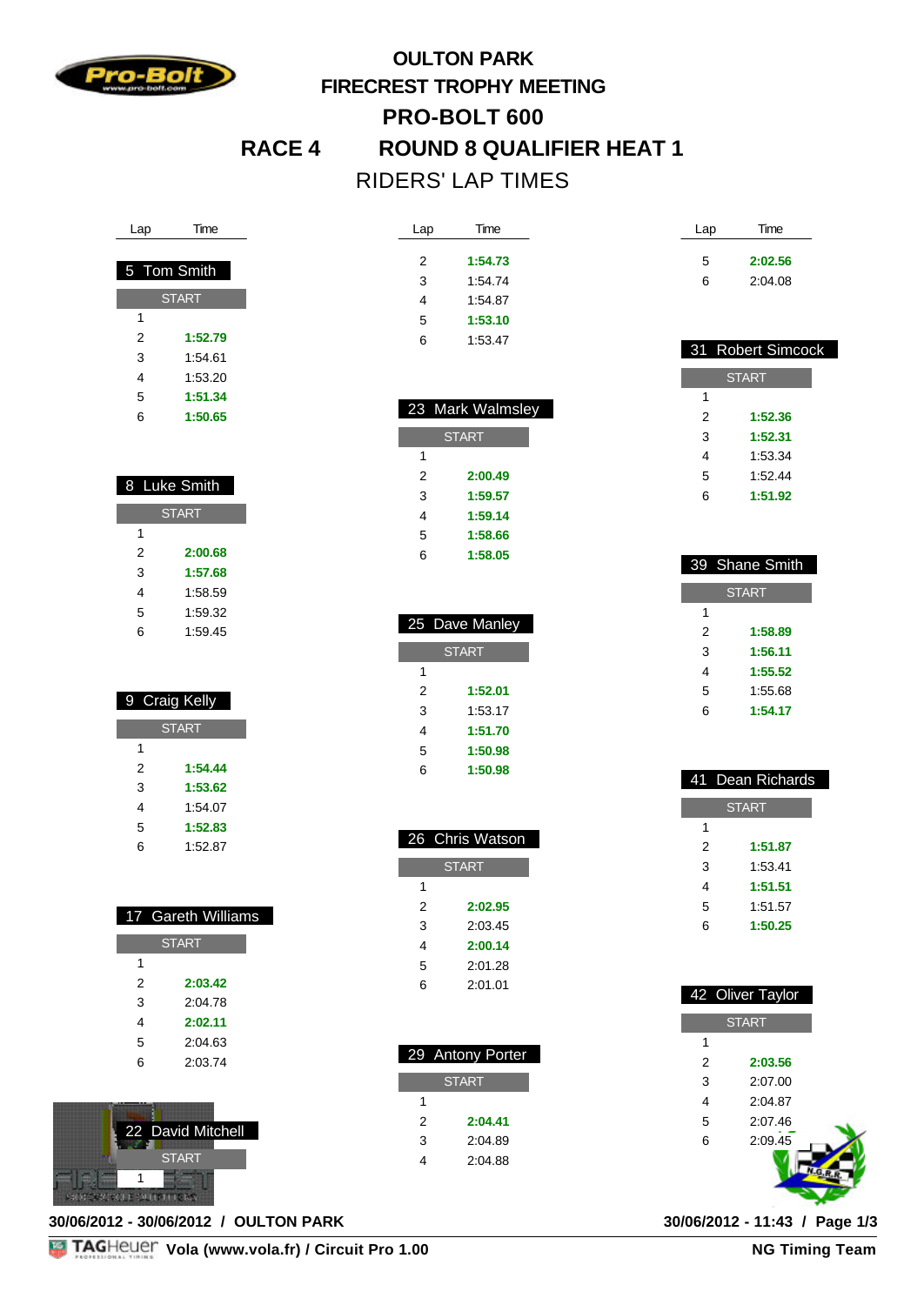#### **OULTON PARK FIRECREST TROPHY MEETING PRO-BOLT 600 RACE 4 ROUND 8 QUALIFIER HEAT 1** RIDERS' LAP TIMES

| Time             |  |  |
|------------------|--|--|
|                  |  |  |
| 50 Graham Kealey |  |  |
| <b>START</b>     |  |  |
|                  |  |  |
| 2:03.79          |  |  |
| 2:03.96          |  |  |
| 2:01.89          |  |  |
| 2:04.13          |  |  |
| 2:01.74          |  |  |
|                  |  |  |

|              | 71 Ross Dunstan |  |
|--------------|-----------------|--|
| <b>START</b> |                 |  |
| 1            |                 |  |
| 2            | 2:05.08         |  |
| 3            | 2:04.20         |  |
| 4            | 2:05.24         |  |
| 5            | 2:05.37         |  |
| հ            | 2:06.32         |  |

|              | 75 Michael Shuker |
|--------------|-------------------|
| <b>START</b> |                   |
| 1            |                   |
| 2            | 1:54.78           |
| 3            | 1:55.57           |
| 4            | 1:55.44           |
| 5            | 1:54.89           |
| 6            | 1:54.56           |

|              | 80 Barry Furber |
|--------------|-----------------|
| <b>START</b> |                 |
| 1            |                 |
| 2            | 1:53.24         |
| 3            | 1:53.52         |
| 4            | 1:54.17         |
| 5            | 1:53.54         |
| հ            | 1:51.52         |

|              | 94 Lee Williams |  |
|--------------|-----------------|--|
| <b>START</b> |                 |  |
|              |                 |  |
| 2            | 1:50.51         |  |
| 3            | 1:49.76         |  |

#### **30/06/2012 - 30/06/2012 / OULTON PARK 30/06/2012 - 11:43 / Page 2/3**



| Lap | Time    |
|-----|---------|
| 4   | 1:49.44 |
| 5   | 1:48.38 |
| 6   | 1:49.37 |
|     |         |

|              | 99 Matt Webster |
|--------------|-----------------|
| <b>START</b> |                 |
| 1            |                 |
| 2            | 2:11.29         |
| 3            | 2:11.50         |
| 4            | 2:09.26         |
| 5            | 2:09.16         |
| ĥ            | 2:09.59         |

|              | 105 Richard Murray |  |
|--------------|--------------------|--|
| <b>START</b> |                    |  |
| 1            |                    |  |
| 2            | 1:56.02            |  |
| 3            | 1:55.61            |  |
| 4            | 1:55.97            |  |
| 5            | 1:55.24            |  |
| 6            | 1:56.20            |  |

|              | 110 Matthew Billington |
|--------------|------------------------|
| <b>START</b> |                        |
| 1            |                        |
| 2            | 1:49.77                |
| 3            | 1:49.54                |
| 4            | 1:49.59                |
| 5            | 1:48.29                |
| հ            | 1:48.81                |

| 111          | <b>Scott Pitchers</b> |  |
|--------------|-----------------------|--|
| <b>START</b> |                       |  |
| 1            |                       |  |
| 2            | 1:50.02               |  |
| 3            | 1:51.26               |  |
| 4            | 1:49.19               |  |
| 5            | 1:49.53               |  |
| 6            | 1:53.12               |  |
|              |                       |  |
|              |                       |  |

| Lap | Time              |
|-----|-------------------|
|     |                   |
|     | 118 Sandra Harman |
|     | <b>START</b>      |
| 1   |                   |
| 2   | 2:02.50           |
| 3   | 2:03.91           |
| 4   | 2:05.27           |
| 5   | 2:06.23           |
| 6   | 2:05.30           |
|     |                   |

|   | 124 Kurtis Butler |
|---|-------------------|
|   | <b>START</b>      |
| 1 |                   |
| 2 | 1:54.48           |
| 3 | 1:52.10           |
| 4 | 1:52.42           |
| 5 | 1:52.74           |
| 6 | 1:52.01           |
|   |                   |

| 129 Jeff Booth |
|----------------|
| <b>START</b>   |
|                |
| 1:55.00        |
| 1:54.75        |
| 1:54.77        |
| 1:53.84        |
| 1:52.70        |
|                |

|   | 142 Dylan James |
|---|-----------------|
|   | <b>START</b>    |
| 1 |                 |
| 2 | 1:55.05         |
| 3 | 1:54.92         |
| 4 | 1:54.64         |
| 5 | 1:53.73         |
| 6 | 1:52.84         |
|   |                 |

|   | 156 Paul Goodwin |
|---|------------------|
|   | <b>START</b>     |
|   |                  |
| 2 | 2:00.29          |
| 3 | 1:56.94          |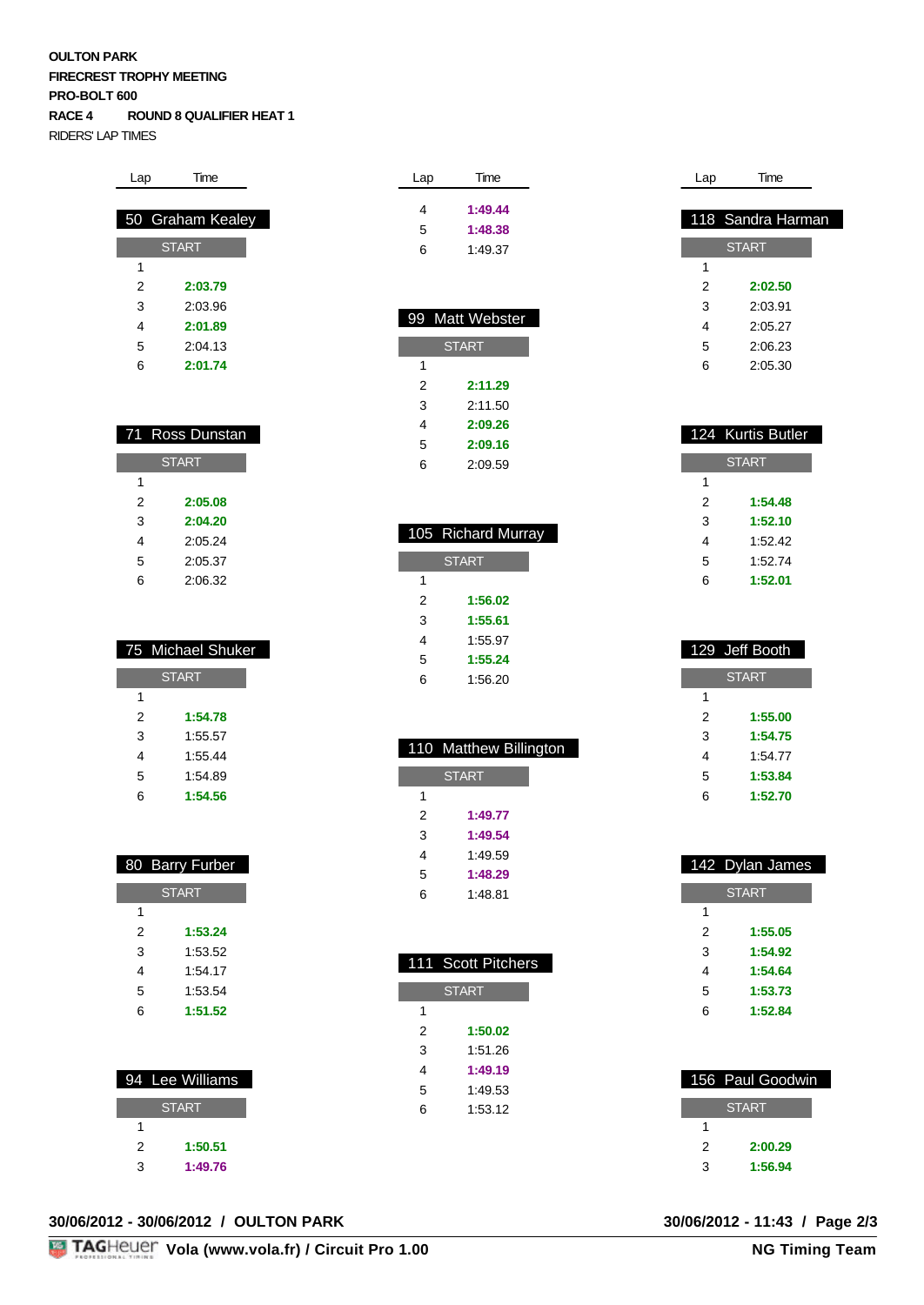**OULTON PARK FIRECREST TROPHY MEETING PRO-BOLT 600 RACE 4 ROUND 8 QUALIFIER HEAT 1** RIDERS' LAP TIMES

| Lap | Time    |  |
|-----|---------|--|
| 4   | 1:57.55 |  |
|     |         |  |
| 5   | 1:55.90 |  |
| ี   | 1:55.18 |  |

|              | 176 Darrel Jones |  |  |  |  |  |  |  |  |  |  |
|--------------|------------------|--|--|--|--|--|--|--|--|--|--|
| <b>START</b> |                  |  |  |  |  |  |  |  |  |  |  |
| 1            |                  |  |  |  |  |  |  |  |  |  |  |
| 2            | 1:50.48          |  |  |  |  |  |  |  |  |  |  |
| 3            | 1:50.39          |  |  |  |  |  |  |  |  |  |  |
| 4            | 1:50.87          |  |  |  |  |  |  |  |  |  |  |
| 5            | 1:48.42          |  |  |  |  |  |  |  |  |  |  |
| հ            | 1:49.00          |  |  |  |  |  |  |  |  |  |  |

|   | 210 Murray McConnachie |
|---|------------------------|
|   |                        |
|   | <b>START</b>           |
| 1 |                        |
| 2 | 1:53.50                |
| 3 | 1:54.81                |
| 4 | 1:52.18                |
| 5 | 1:51.81                |
| 6 | 1:52.06                |
|   |                        |

|   | 216 Gary Greenhalgh |
|---|---------------------|
|   | <b>START</b>        |
|   |                     |
| 2 | 1:58.00             |
|   |                     |

|   | 256 Simon Baseley |
|---|-------------------|
|   | <b>START</b>      |
| 1 |                   |
| 2 | 1:57.51           |
| 3 | 1:56.31           |
| 4 | 1:56.86           |
| 5 | 1:55.73           |
| 6 | 1:55.24           |

**30/06/2012 - 30/06/2012 / OULTON PARK 30/06/2012 - 11:43 / Page 3/3**

30/06/2012 - 11:43 / Page 3/3<br>NG Timing Team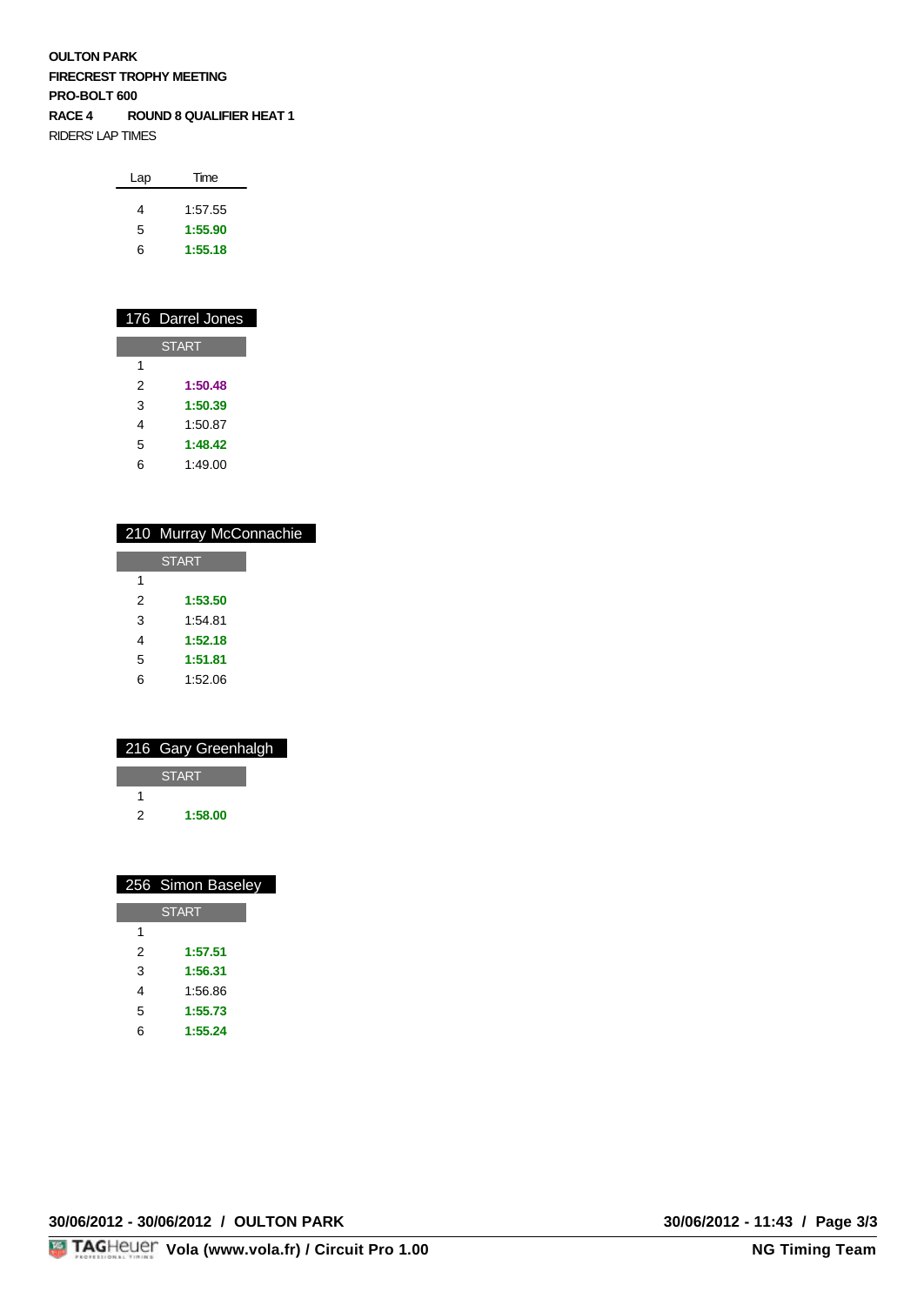

## **OULTON PARK FIRECREST TROPHY MEETING PRO-BOLT 600 RACE 4 ROUND 8 QUALIFIER HEAT 1** LAP CHART

| Start    |  |  |                 |  |  |  |  |  |  |                                                                        |  |         |  |    |                                                                                                       |  |  |
|----------|--|--|-----------------|--|--|--|--|--|--|------------------------------------------------------------------------|--|---------|--|----|-------------------------------------------------------------------------------------------------------|--|--|
| Lap1     |  |  | 176 25 41 94 80 |  |  |  |  |  |  |                                                                        |  |         |  |    | 110 142 129 111 31 22 210 5 105 124 256 75 71 216 9 23 8 39 118 26 156 42 17 50 29 99                 |  |  |
| Lap 2    |  |  |                 |  |  |  |  |  |  |                                                                        |  |         |  |    | 176 94 25 41 110 111 80 31 142 129 210 22 5 124 105 75 9 256 216 39 23 8 156 71 118 26 42 17 50 29 99 |  |  |
| $L$ ap 3 |  |  |                 |  |  |  |  |  |  |                                                                        |  |         |  |    | 176 94 110 25 111 41 80 31 142 129 210 22 5 124 105 9 75 256 39 8 23 156 71 118 26 50 17 42 29 99     |  |  |
| Lap4     |  |  |                 |  |  |  |  |  |  |                                                                        |  |         |  |    | 94 176 110 111 25 41 80 31 210 142 5 129 124 22 9 105 75 256 39 8 156 23 26 71 118 50 17 42 29 99     |  |  |
| Lap 5    |  |  |                 |  |  |  |  |  |  |                                                                        |  |         |  |    | 94 176 110 111 25 41 31 80 210 5 124 142 129 22 9 105 75 256 39 156 8 23 26 50 71 17 118 29 42 99     |  |  |
| Lap 6    |  |  |                 |  |  |  |  |  |  | 176 110 94 111 25 41 31 80 210 5 124 142 129 22 9 75 105 256 39 156 23 |  | 8 26 50 |  | 17 | 71 118 29 42 99                                                                                       |  |  |



**30/06/2012 - 30/06/2012 / OULTON PARK 30/06/2012 - 12:01 / Page 1/1**

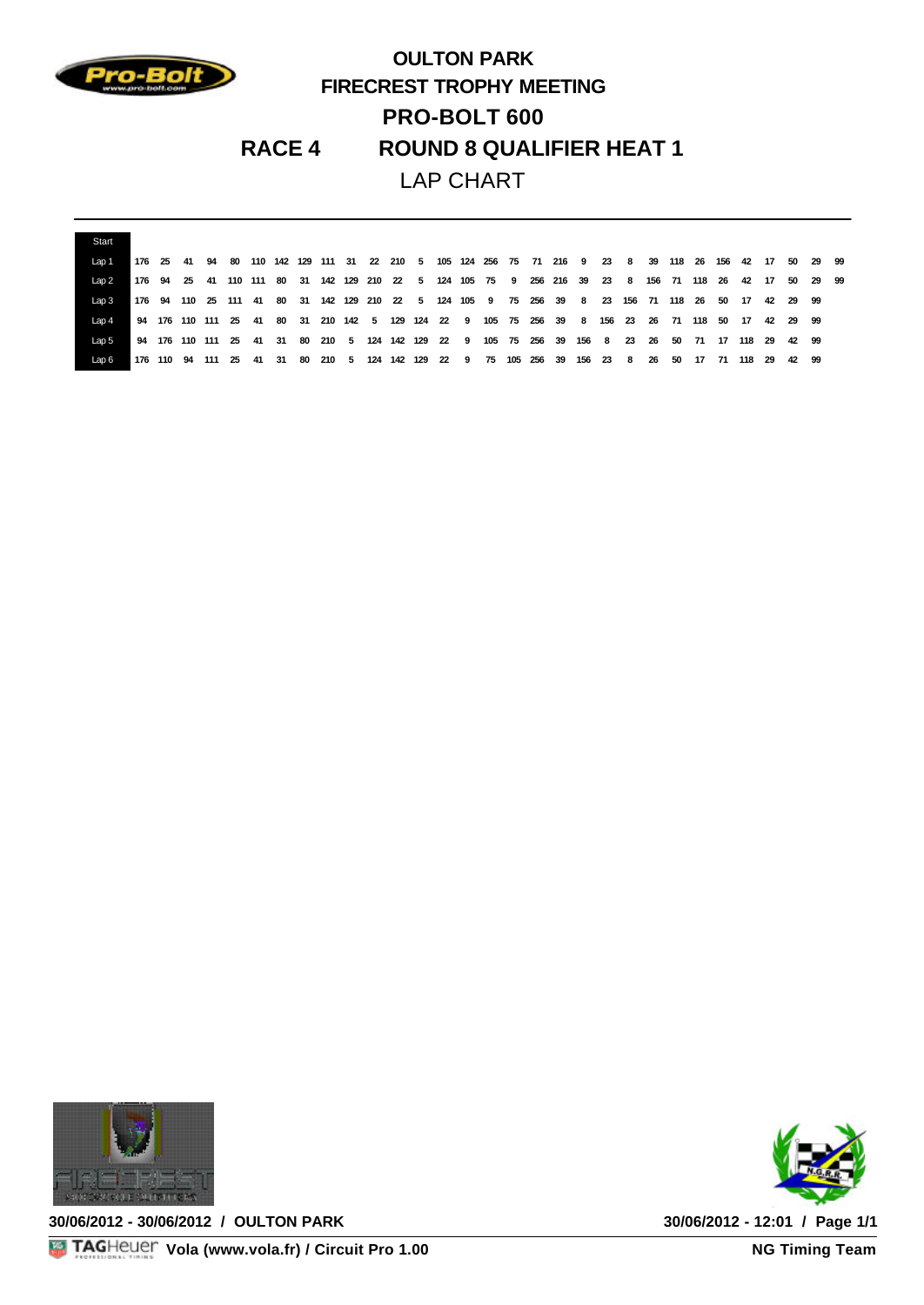

# **OULTON PARK FIRECREST TROPHY MEETING PRO-BOLT 600 RACE 4A ROUND 6 QUALIFIER HEAT 2** Start Time: 11:20 Race Distance: 16.15 miles Weather: Cloudy Track: Dry

|                |     | Rnk Num Rider          | Machine            | Town/Sponsor                  | Laps | Time              | Gap        | verage | B.Lap   | Speed |
|----------------|-----|------------------------|--------------------|-------------------------------|------|-------------------|------------|--------|---------|-------|
| 1              | 134 | <b>Chris Mort</b>      | Honda CBR 600      | Crewe Honda Centre            | 6    | 10:48.75          |            | 89.62  | 1:45.17 | 92.14 |
| 2              | 20  | Olie Linsdell          | Yamaha YZF R6      | S M V / Flitwick Motorcyles   | 6    | 11:08.34          | $+19.59$   | 87.00  | 1:47.52 | 90.13 |
| 3              | 90  | Jamie Harrison         | Honda CBR 600 RR   | Madeley Crewe                 | 6    | 11:08.56          | $+19.81$   | 86.97  | 1:47.81 | 89.89 |
| 4              | 160 | Darren Cooper          | Kawasaki ZX6R      | Team D C R                    | 6    | 11:11.81          | $+23.06$   | 86.55  | 1:49.54 | 88.47 |
| 5              | 167 | Ross Humphries         | Yamaha R6          | Northfield Birmingham         | 6    | 11:13.97          | $+25.22$   | 86.27  | 1:50.33 | 87.83 |
| 6              | 97  | <b>Richard Connell</b> | Yamaha R6          | Challenge Motor Company       | 6    | 11:16.43          | $+27.68$   | 85.96  | 1:49.72 | 88.32 |
| $\overline{7}$ | 65  | Paul Jeffery           | Yamaha R6          | My Baby Jayne                 | 6    | 11:26.14          | $+37.39$   | 84.74  | 1:52.10 | 86.45 |
| 8              | 212 | Pete Weston            | Kawasaki ZXR 600   | <b>Trentside Garage</b>       | 6    | 11:37.28          | $+48.53$   | 83.39  | 1:54.45 | 84.67 |
| 9              | 44  | <b>Tom Russell</b>     | Yamaha R6          | Charfield Glos                | 6    | 11:37.94          | $+49.19$   | 83.31  | 1:53.04 | 85.73 |
| 10             | 311 | Dan Hill               | Yamaha R6          |                               | 6    | 11:39.96          | $+51.21$   | 83.07  | 1:53.63 | 85.28 |
| 11             | 4   | Danny Frankham         | R-Sole Honda 600   | Sponsor Yes Please !          | 6    | 11:40.61          | $+51.86$   | 82.99  | 1:53.51 | 85.37 |
| 12             | 112 | Stephen Bridle         | Suzuki GSXR 600    | Pinhoe Exeter                 | 6    | 11:44.09          | $+55.34$   | 82.58  | 1:53.33 | 85.51 |
| 13             | 7   | James Shaw             | Kawasaki 600       |                               | 6    | 11:44.22          | $+55.47$   | 82.56  | 1:54.22 | 84.84 |
| 14             | 62  | Gethin Edwards         | Yamaha R6          | <b>H</b> Edwards              | 6    | 11:44.67          | $+55.92$   | 82.51  | 1:53.54 | 85.35 |
| 15             | 67  | <b>Matt Pearce</b>     | Suzuki GSXR 600 K4 | Mike Pearce & Sons            | 6    | 11:45.41          | $+56.66$   | 82.43  | 1:55.97 | 83.56 |
| 16             | 12  | <b>Stuart Dawson</b>   | Yamaha R6          | Garstang Preston              | 6    | 11:49.80          | $+1:01.05$ | 81.92  | 1:55.68 | 83.77 |
| 17             | 180 | Jarvis Adams           | Honda CBR 600      | NPMC / Garrandale Ltd         | 6    | 11:50.59          | $+1:01.84$ | 81.82  | 1:54.56 | 84.59 |
| 18             | 11  | Daniel Ward-Clarke     | Triumph 675        | <b>Black Rock Scaffolding</b> | 6    | 11:54.79          | $+1:06.04$ | 81.34  | 1:54.39 | 84.72 |
| 19             | 83  | Ben Cole               | Triumph 675        | Great Witley Worcester        | 6    | 11:54.82          | $+1:06.07$ | 81.34  | 1:56.19 | 83.40 |
| 20             | 130 | Michael Loch           | Yamaha R6          | Lucky Mike Racing             | 6    | 11:56.70          | $+1:07.95$ | 81.13  | 1:56.12 | 83.45 |
| 21             | 173 | Lee Fry                | Suzuki GSXR 600    | Barry Shaddick Tyre.com       | 6    | 11:58.98          | $+1:10.23$ | 80.87  | 1:57.71 | 82.33 |
| 22             | 175 | <b>Russell Hynes</b>   | Triumph 675        | Chippenham Wiltshire          | 6    | 12:01.32          | $+1:12.57$ | 80.61  | 1:57.78 | 82.28 |
| 23             | 633 | Jim Lea                | Honda CB 600       | Kidderminster Worcs           | 6    | 12:01.69          | $+1:12.94$ | 80.57  | 1:57.44 | 82.52 |
| 24             | 18  | <b>Emmett Burke</b>    | Honda 600          | Sunflame.co.uk                | 6    | 12:04.42 +1:15.67 |            | 80.26  | 1:58.94 | 81.47 |
| 25             | 55  | Nick Fry               | Yamaha R6          | W C Racing                    | 6    | 12:04.43 +1:15.68 |            | 80.26  | 1:57.81 | 82.26 |
| 26             | 77  | <b>Neil Swinton</b>    | Triumph 675        | <b>BBR</b>                    | 6    | 12:47.93          | $+1:59.18$ | 75.71  | 2:05.10 | 77.46 |
| 27             | 93  | Dale Thomas            | Suzuki SV 650      | T & E Electrical / Fastrads   | 6    | 12:48.49 +1:59.74 |            | 75.66  | 2:00.06 | 80.71 |
|                |     |                        |                    |                               |      |                   |            |        |         |       |

Best lap : 134 Chris Mort - 1:45.17

#### DNFs

 Jim Barnett Suzuki GSXR 600 K7 Synerga Coaching 95 Ryan Gibson Yamaha R6 Motorsolve

**110% of Winners Finishing Time - 11:53.63 No 4 Danny Frankham - JUMP START + 10 SECONDS**





**30/06/2012 - 30/06/2012 / OULTON PARK 30/06/2012 - 11:52 / Page 1/1**

**Vola (www.vola.fr) / Circuit Pro 1.00**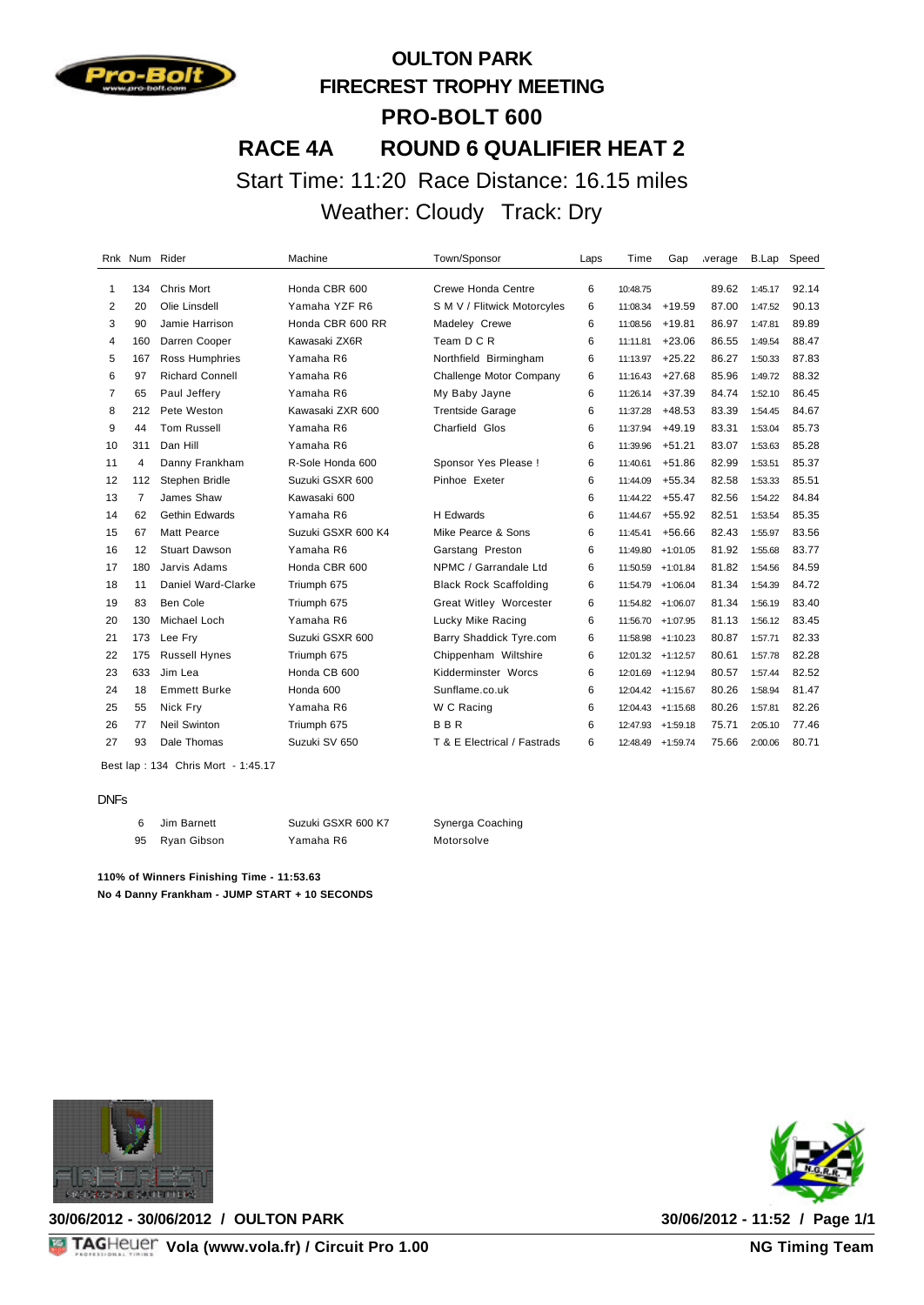

## **OULTON PARK FIRECREST TROPHY MEETING PRO-BOLT 600 RACE 4A ROUND 6 QUALIFIER HEAT 2** RIDERS' LAP TIMES

Lap Time

18 Emmet

1:59.32

 20 Olie Linsdell **START** 

> **1:50.26 1:48.82** 1:49.52 1:48.88 **1:47.52**

 44 Tom Russell **START** 

> **1:56.11** 1:56.83 1:56.25 **1:53.55 1:53.04**

55 Nick Fry

**START** 

 **1:59.29** 1:59.72 **1:58.07 1:57.81**

| 4 Danny Frankham |         |  |
|------------------|---------|--|
| <b>START</b>     |         |  |
| 1                |         |  |
| 2                | 1:53.51 |  |
| 3                | 1:54.28 |  |
| 4                | 1:54.49 |  |
| 5                | 1:53.91 |  |
| 6                | 1:55.72 |  |
|                  |         |  |

Lap Time

| 6 Jim Barnett |              |  |
|---------------|--------------|--|
|               | <b>START</b> |  |
| 1             |              |  |
| 2             | 1:55.56      |  |
| 3             | 1:53.72      |  |
|               | 1:53.12      |  |

| 7 James Shaw |         |  |
|--------------|---------|--|
| <b>START</b> |         |  |
| 1            |         |  |
| 2            | 1:56.12 |  |
| 3            | 1:55.58 |  |
| 4            | 1:55.60 |  |
| 5            | 1:55.61 |  |
| 6            | 1:54.22 |  |

|   | 11 Daniel Ward-Clarke |
|---|-----------------------|
|   | <b>START</b>          |
| 1 |                       |
| 2 | 1:59.11               |
| 3 | 1:59.12               |
| 4 | 1:58.42               |
| 5 | 1:55.68               |
| հ | 1:54.39               |



**30/06/2012 - 30/06/2012 / OULTON PARK 30/06/2012 - 11:54 / Page 1/3**

| 3              | 1:55.88        |
|----------------|----------------|
| $\overline{4}$ | 1:55.68        |
| 5              | 1:56.62        |
| 6              | 1:56.38        |
|                |                |
|                |                |
|                | 8 Emmett Burke |
|                | <b>START</b>   |
|                |                |
| 1              |                |
| $\overline{2}$ | 1:59.58        |
| 3              | 2:00.26        |
| 4              | 1:58.94        |

| Lap | Time    |
|-----|---------|
| 6   | 1:58.67 |

|              | 62 Gethin Edwards |  |
|--------------|-------------------|--|
| <b>START</b> |                   |  |
| 1            |                   |  |
| 2            | 1:58.22           |  |
| 3            | 1:57.63           |  |
| 4            | 1:54.65           |  |
| 5            | 1:53.54           |  |
| 6            | 1:53.65           |  |

|              | 65 Paul Jeffery |  |
|--------------|-----------------|--|
| <b>START</b> |                 |  |
| 1            |                 |  |
| 2            | 1:52.10         |  |
| 3            | 1:53.27         |  |
| 4            | 1:53.91         |  |
| 5            | 1:52.87         |  |
| 6            | 1:52.74         |  |
|              |                 |  |

|   | 67 Matt Pearce |
|---|----------------|
|   |                |
|   | <b>START</b>   |
| 1 |                |
| 2 | 1:56.22        |
| 3 | 1:57.41        |
| 4 | 1:56.24        |
| 5 | 1:58.31        |
| 6 | 1:55.97        |

|                | 77 Neil Swinton |
|----------------|-----------------|
|                | <b>START</b>    |
| 1              |                 |
| $\overline{2}$ | 2:05.14         |
| 3              | 2:08.34         |
| $\overline{4}$ | 2:07.26         |
| 5              | 2:07.13         |
| 6              | 2:05.10         |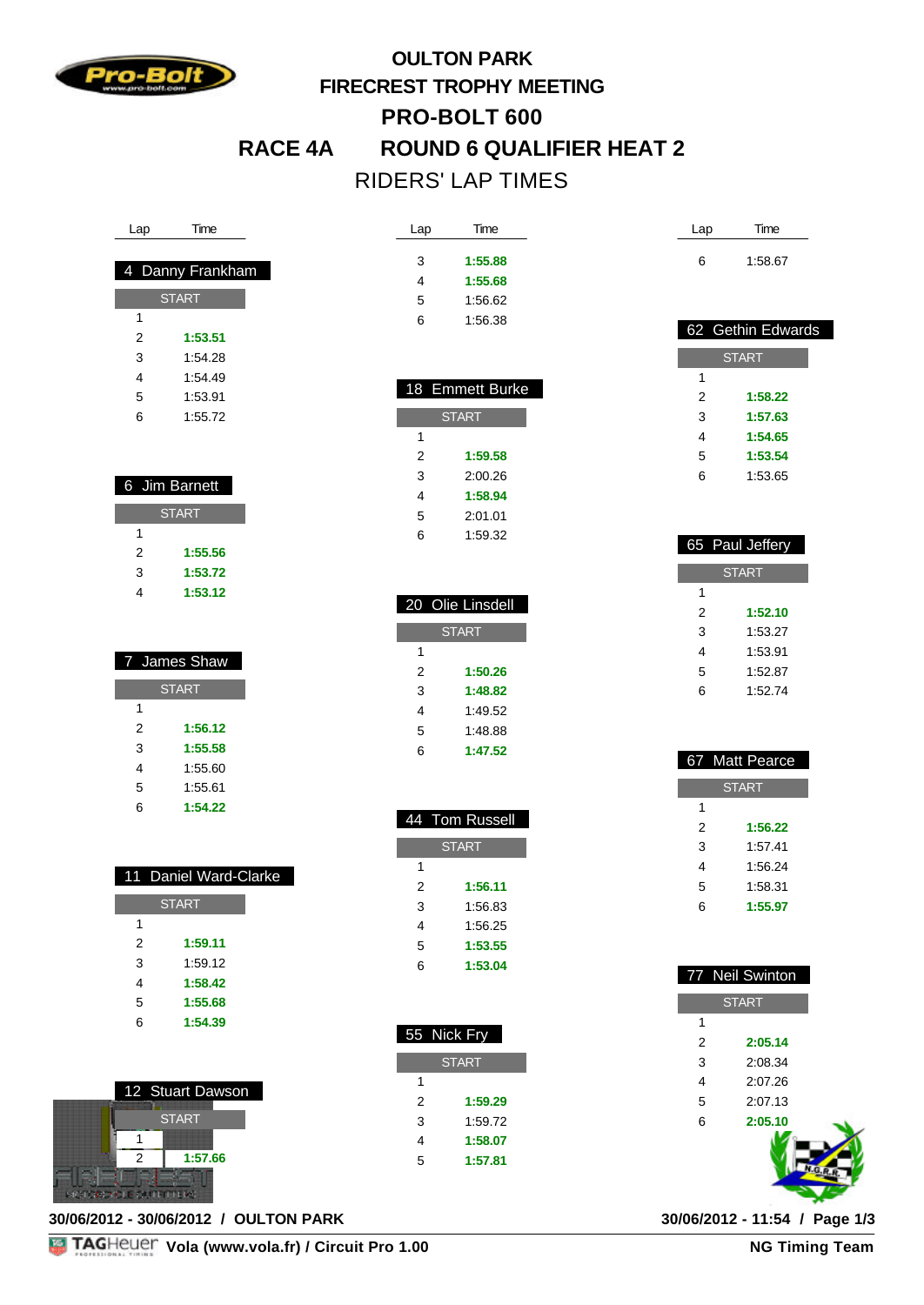#### **OULTON PARK FIRECREST TROPHY MEETING PRO-BOLT 600 RACE 4A ROUND 6 QUALIFIER HEAT 2** RIDERS' LAP TIMES

| Lap          | Time        |  |
|--------------|-------------|--|
|              |             |  |
|              | 83 Ben Cole |  |
| <b>START</b> |             |  |
| 1            |             |  |
| 2            | 1:58.84     |  |
| 3            | 1:56.35     |  |
| 4            | 1:58.64     |  |
| 5            | 1:58.72     |  |
| 6            | 1:56.19     |  |

|   | 90 Jamie Harrison |  |
|---|-------------------|--|
|   |                   |  |
|   | <b>START</b>      |  |
| 1 |                   |  |
| 2 | 1:49.87           |  |
| 3 | 1:49.43           |  |
| 4 | 1:49.74           |  |
| 5 | 1:49.23           |  |
| 6 | 1:47.81           |  |

|              | 93 Dale Thomas |
|--------------|----------------|
| <b>START</b> |                |
| 1            |                |
| 2            | 2:00.06        |
| 3            | 2:07.20        |
| 4            | 2:09.52        |
| 5            | 2:11.77        |
| հ            | 2:09.18        |

|              | 97 Richard Connell |
|--------------|--------------------|
| <b>START</b> |                    |
| 1            |                    |
| 2            | 1:49.72            |
| 3            | 1:51.54            |
| 4            | 1:52.01            |
| 5            | 1:52.36            |
| հ            | 1:55.11            |
|              |                    |

|   | 112 Stephen Bridle |
|---|--------------------|
|   | <b>START</b>       |
|   |                    |
| 2 | 1:55.83            |
| 3 | 1:55.18            |

#### **30/06/2012 - 30/06/2012 / OULTON PARK 30/06/2012 - 11:54 / Page 2/3**

| Lap | Time    |
|-----|---------|
| 4   | 1:53.33 |
| 5   | 1:56.48 |
| 6   | 1:55.25 |
|     |         |

| 130 Michael Loch |  |
|------------------|--|
| <b>START</b>     |  |
|                  |  |
| 1:57.84          |  |
| 1:58.42          |  |
| 1:56.59          |  |
| 1:58.13          |  |
| 1:56.12          |  |
|                  |  |

|              | 134 Chris Mort |  |
|--------------|----------------|--|
| <b>START</b> |                |  |
| 1            |                |  |
| 2            | 1:45.17        |  |
| 3            | 1:46.00        |  |
| 4            | 1:46.28        |  |
| 5            | 1:46.07        |  |
| 6            | 1:47.64        |  |

|              | 160 Darren Cooper |
|--------------|-------------------|
| <b>START</b> |                   |
| 1            |                   |
| 2            | 1:50.17           |
| 3            | 1:50.02           |
| 4            | 1:51.20           |
| 5            | 1:49.54           |
| հ            | 1:49.74           |

| 167 Ross Humphries |  |
|--------------------|--|
| <b>START</b>       |  |
|                    |  |
| 1:50.33            |  |
| 1:51.89            |  |
| 1:51.53            |  |
| 1:51.77            |  |
| 1:50.71            |  |
|                    |  |
|                    |  |

| Lap | Time          |
|-----|---------------|
|     |               |
|     | $173$ Lee Fry |
|     | <b>START</b>  |
| 1   |               |
| 2   | 1:57.71       |
| 3   | 1:59.70       |
| 4   | 1:58.20       |
| 5   | 1:58.62       |
| 6   | 1:58.85       |
|     |               |

|              | 175 Russell Hynes |
|--------------|-------------------|
| <b>START</b> |                   |
| 1            |                   |
| 2            | 2:00.06           |
| 3            | 1:59.30           |
| 4            | 1:58.09           |
| 5            | 1:59.30           |
| 6            | 1:57.78           |
|              |                   |

|              | 180 Jarvis Adams |  |
|--------------|------------------|--|
| <b>START</b> |                  |  |
| 1            |                  |  |
| 2            | 1:57.80          |  |
| 3            | 1:56.96          |  |
| 4            | 1:56.48          |  |
| 5            | 1:55.46          |  |
| 6            | 1:54.56          |  |
|              |                  |  |

|   | 212 Pete Weston |
|---|-----------------|
|   | <b>START</b>    |
| 1 |                 |
| 2 | 1:55.22         |
| 3 | 1:54.87         |
| 4 | 1:54.45         |
| 5 | 1:55.33         |
| 6 | 1:55.08         |
|   |                 |

|   | 311 Dan Hill |
|---|--------------|
|   | <b>START</b> |
|   |              |
| 2 | 1:56.29      |
| ٩ | 1:53.98      |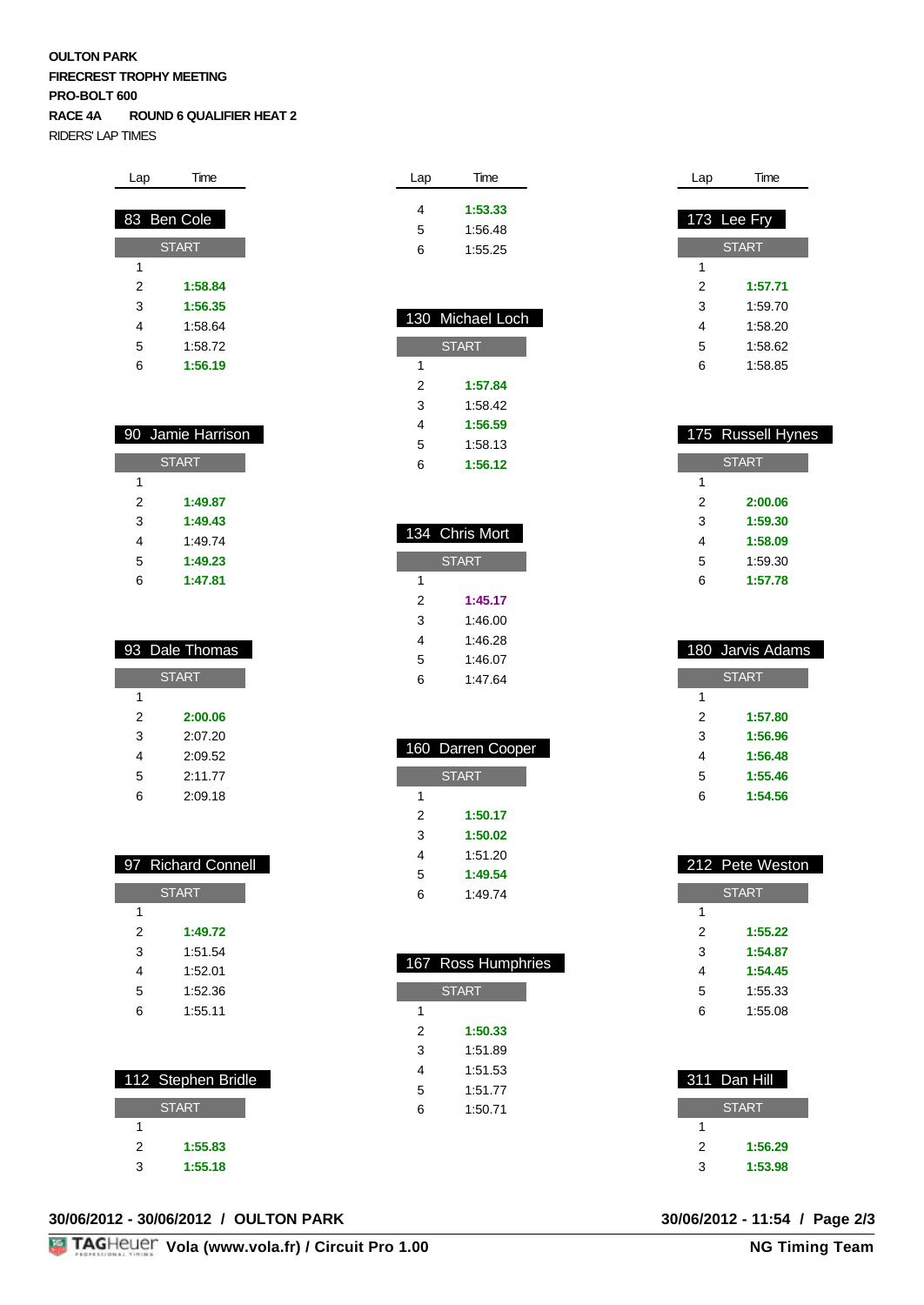**OULTON PARK FIRECREST TROPHY MEETING PRO-BOLT 600 RACE 4A ROUND 6 QUALIFIER HEAT 2** RIDERS' LAP TIMES

|   | 633 Jim Lea  |
|---|--------------|
|   | <b>START</b> |
| 1 |              |
| 2 | 1:58.74      |
| 3 | 1:59.07      |
| 4 | 1:58.31      |
| 5 | 1:59.06      |
| 6 | 1:57.44      |

**30/06/2012 - 30/06/2012 / OULTON PARK 30/06/2012 - 11:54 / Page 3/3**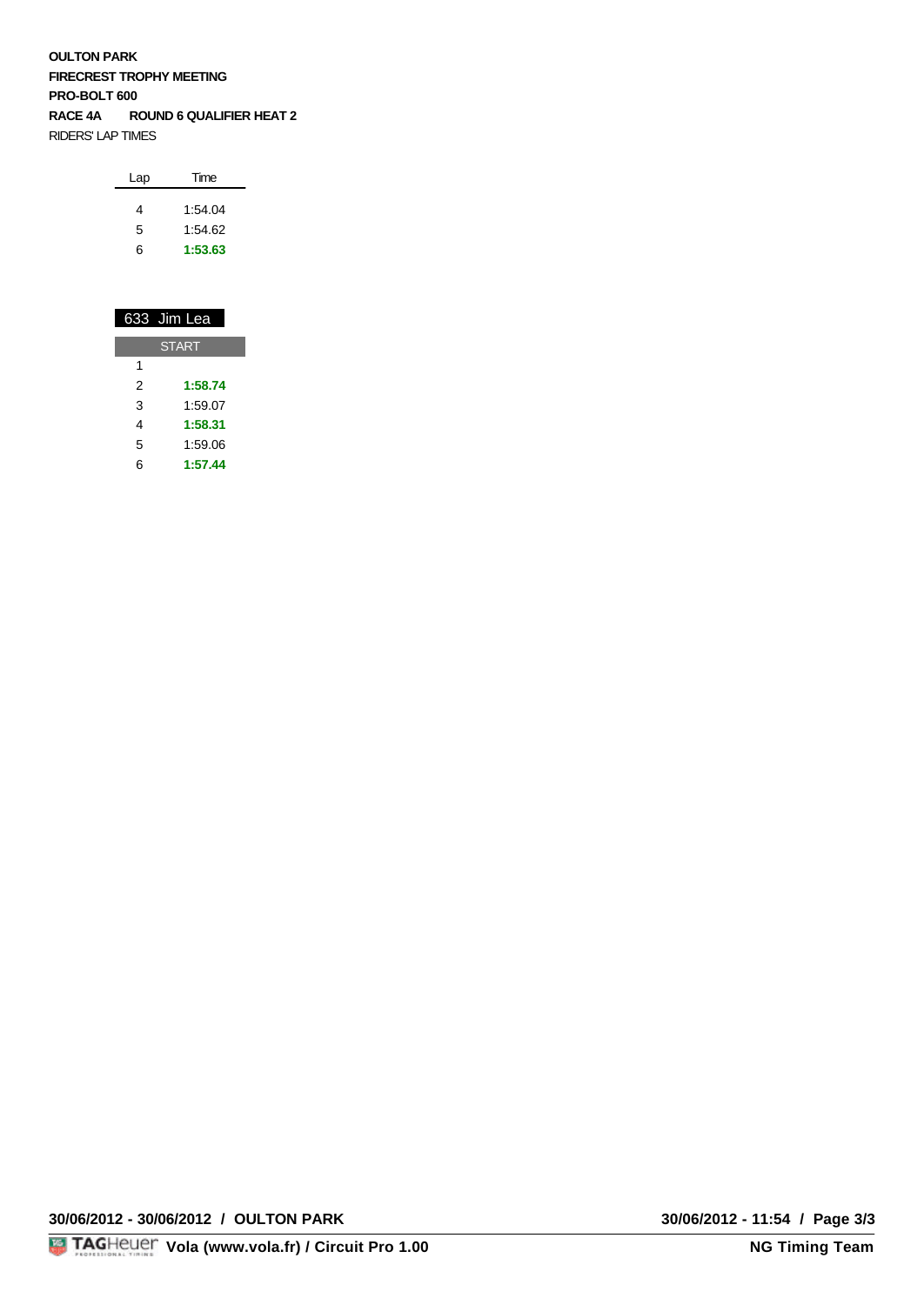

## **OULTON PARK FIRECREST TROPHY MEETING PRO-BOLT 600 RACE 4A ROUND 6 QUALIFIER HEAT 2** LAP CHART

| Start |        |               |  |                      |    |  |                                                                                             |  |  |  |           |  |                 |     |                  |  |  |
|-------|--------|---------------|--|----------------------|----|--|---------------------------------------------------------------------------------------------|--|--|--|-----------|--|-----------------|-----|------------------|--|--|
| Lap 1 |        | 97 134 167    |  |                      |    |  | 4 160 65 67 44 212 90 20 18 173 83 6 175 62 7 311 12 112 11 633                             |  |  |  |           |  |                 |     | 180 130 93 55 77 |  |  |
| Lap2  | 134 97 |               |  | 167 160 4            | 90 |  | 65 20 67 212 44 6 7 173 311 112 18 83 62 12 175 180 11                                      |  |  |  |           |  |                 |     | 130 633 55 93 77 |  |  |
| Lap3  |        |               |  |                      |    |  | 134 97 167 160 90 20 4 65 212 67 44 6 311 7 112 12 83 62 173 180 18 130 175 11 633 55 93 77 |  |  |  |           |  |                 |     |                  |  |  |
| Lap 4 |        | 134 97 167 90 |  | - 20                 |    |  | 160 65 4 212 6 67 44 311 112 7 12 62 83 180 173 130 18                                      |  |  |  |           |  |                 | 175 | 11 633 55 93 77  |  |  |
| Lap 5 |        | 134 90 20 97  |  | 160 167              |    |  | 65  4  212  44  311  112  67  7  62  12  180  83  173  11  130  175  633  18  55  93  77    |  |  |  |           |  |                 |     |                  |  |  |
| Lap 6 |        |               |  | 134 20 90 160 167 97 |    |  | 65   4   212   44   311   112   7   62   67  12                                             |  |  |  | 180 11 83 |  | 130 173 175 633 |     | 18 55 77 93      |  |  |



**30/06/2012 - 30/06/2012 / OULTON PARK 30/06/2012 - 11:53 / Page 1/1**



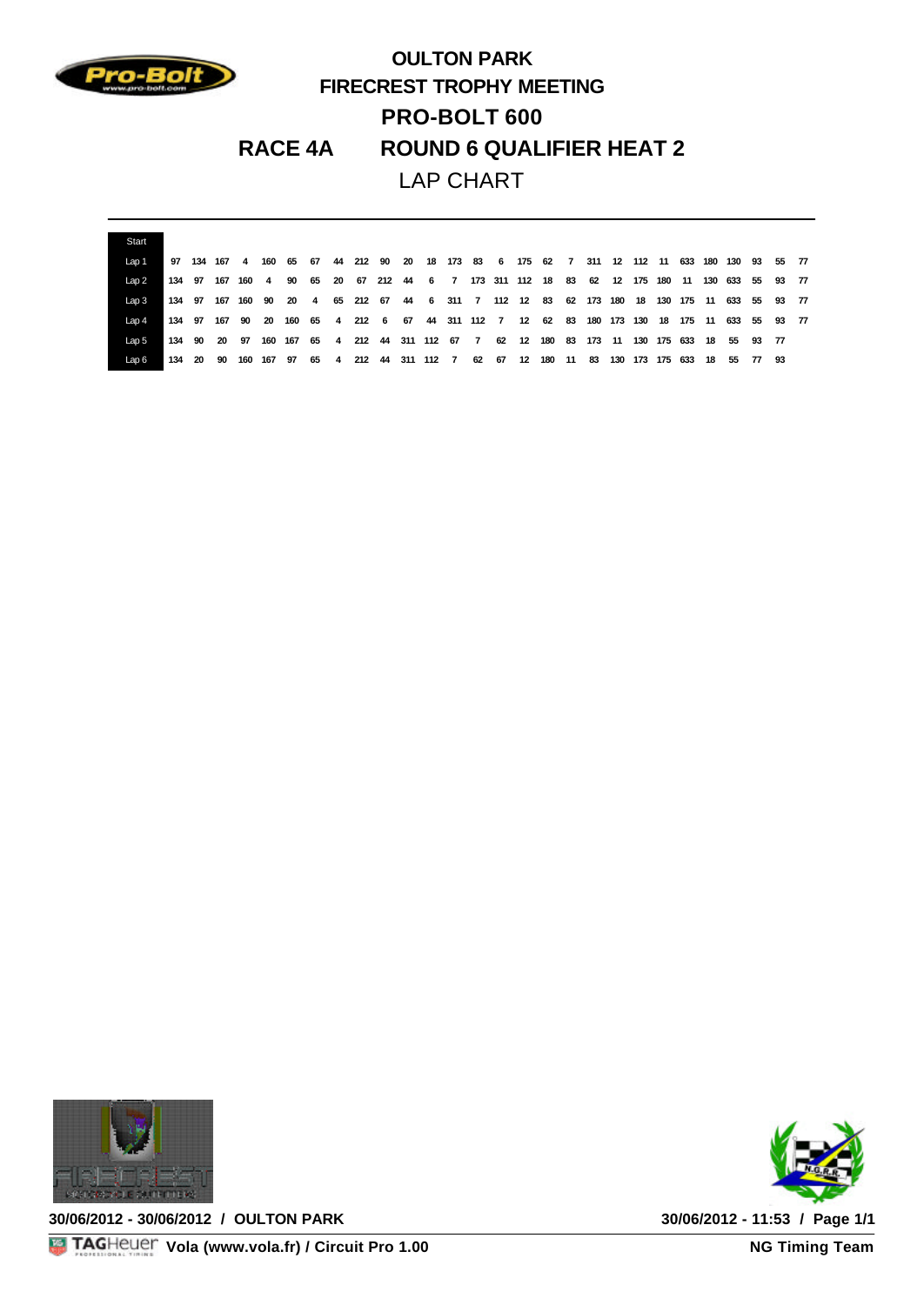

### **OULTON PARK FIRECREST TROPHY MEETING PRO-BOLT 600 RACE 14 ROUND 8** STARTING GRID

7 Laps = 18.844 Km

|        |                | - Pole -                |                    |                    |                |                        |                      |                    |                       |
|--------|----------------|-------------------------|--------------------|--------------------|----------------|------------------------|----------------------|--------------------|-----------------------|
| $-1 -$ | 134            | Chris Mort              | 176                | Darrel Jones       | 20             | Olie Linsdell          | 110                  | Matthew Billington |                       |
| $-2-$  |                | 90                      | Jamie Harrison     | 94                 | Lee Williams   | 160                    | Darren Cooper        | 111                | <b>Scott Pitchers</b> |
| $-3-$  | 167            | Ross Humphries          | 25                 | Dave Manley        | 97             | <b>Richard Connell</b> | 41                   | Dean Richards      |                       |
| $-4-$  |                | 65                      | Paul Jeffery       | 31                 | Robert Simcock | 212                    | Pete Weston          | 80                 | <b>Barry Furber</b>   |
| $-5-$  | 44             | <b>Tom Russell</b>      | 210                | Murray McConnachie | 311            | Dan Hill               | ${\bf 5}$            | Tom Smith          |                       |
| $-6-$  |                | $\overline{\mathbf{4}}$ | Danny Frankham     | 124                | Kurtis Butler  | 112                    | Stephen Bridle       | 142                | Dylan James           |
| $-7 -$ | $\overline{7}$ | James Shaw              | 129                | Jeff Booth         | 62             | Gethin Edwards         | 22                   | David Mitchell     |                       |
| $-8-$  |                | 67                      | <b>Matt Pearce</b> | 9                  | Craig Kelly    | 12                     | <b>Stuart Dawson</b> | 75                 | Michael Shuker        |
| $-9-$  | 180            | Jarvis Adams            | 105                | Richard Murray     | 11             | Daniel Ward-Clarke     | 256                  | Simon Baseley      |                       |
| $-10-$ |                | 83                      | Ben Cole           | 39                 | Shane Smith    | 130                    | Michael Loch         | 156                | Paul Goodwin          |



**30/06/2012 - 30/06/2012 / OULTON PARK 30/06/2012 - 12:05 / Page 1/1**



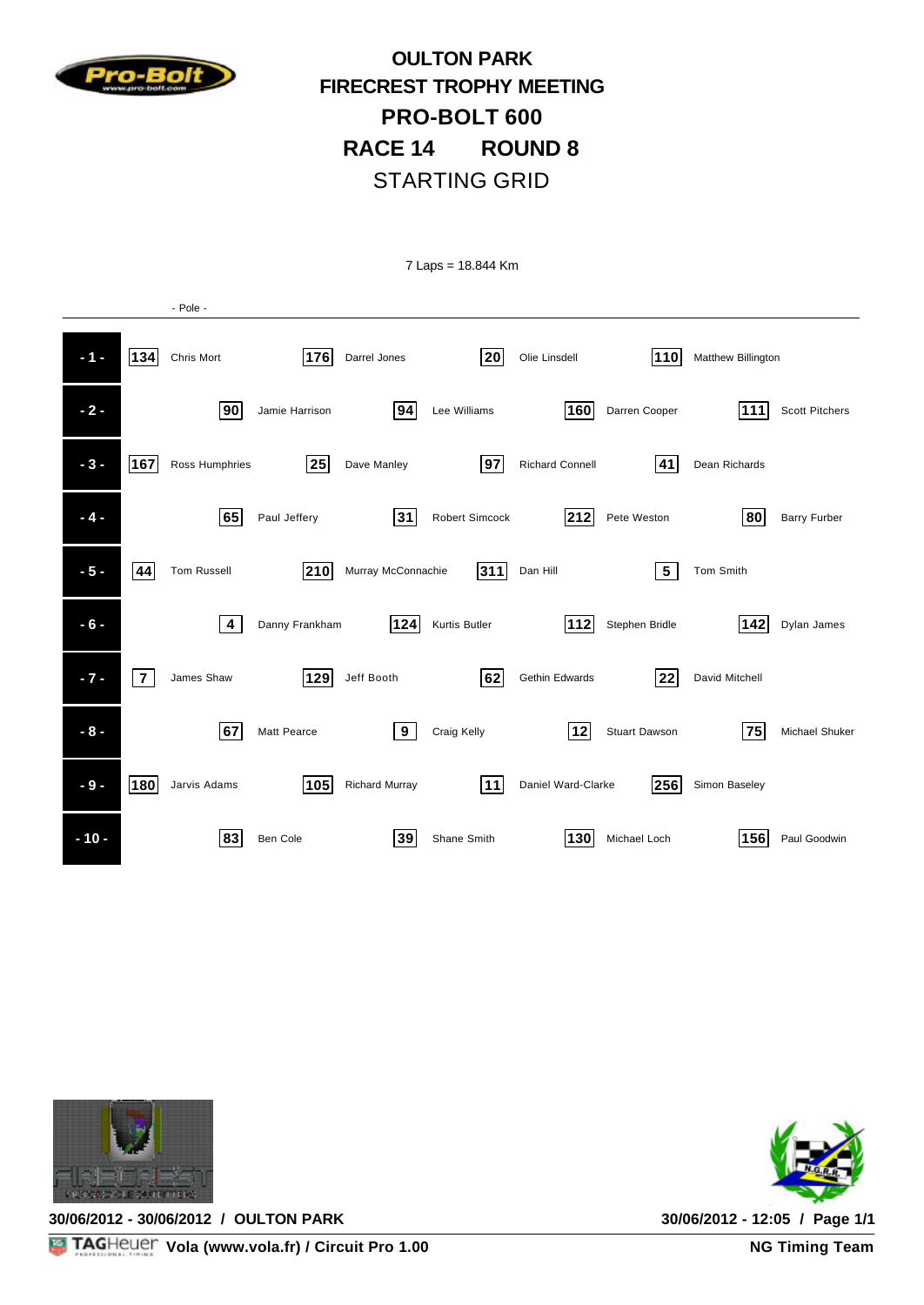

### **OULTON PARK FIRECREST TROPHY MEETING PRO-BOLT 600 RACE21 ROUND 8 B FINAL** STARTING GRID

7 Laps = 18.844 Km - Pole - **11 - 173** Lee Fry **23** Mark Walmsley **175** Russell Hynes **8** Luke Smith  **- 2 - 633 63** Jim Lea **262** Chris Watson **181** Emmett Burke **505** Graham Kealey **17** Gareth Williams **77** Neil Swinton **71** Ross Dunstan **71 14 - 118** Dale Thomas **118** Sandra Harman **129** Antony Porter **42** Oliver Taylor **-5 - 99** Matt Webster **105** Richard Murray



**30/06/2012 - 30/06/2012 / OULTON PARK 30/06/2012 - 12:39 / Page 1/1**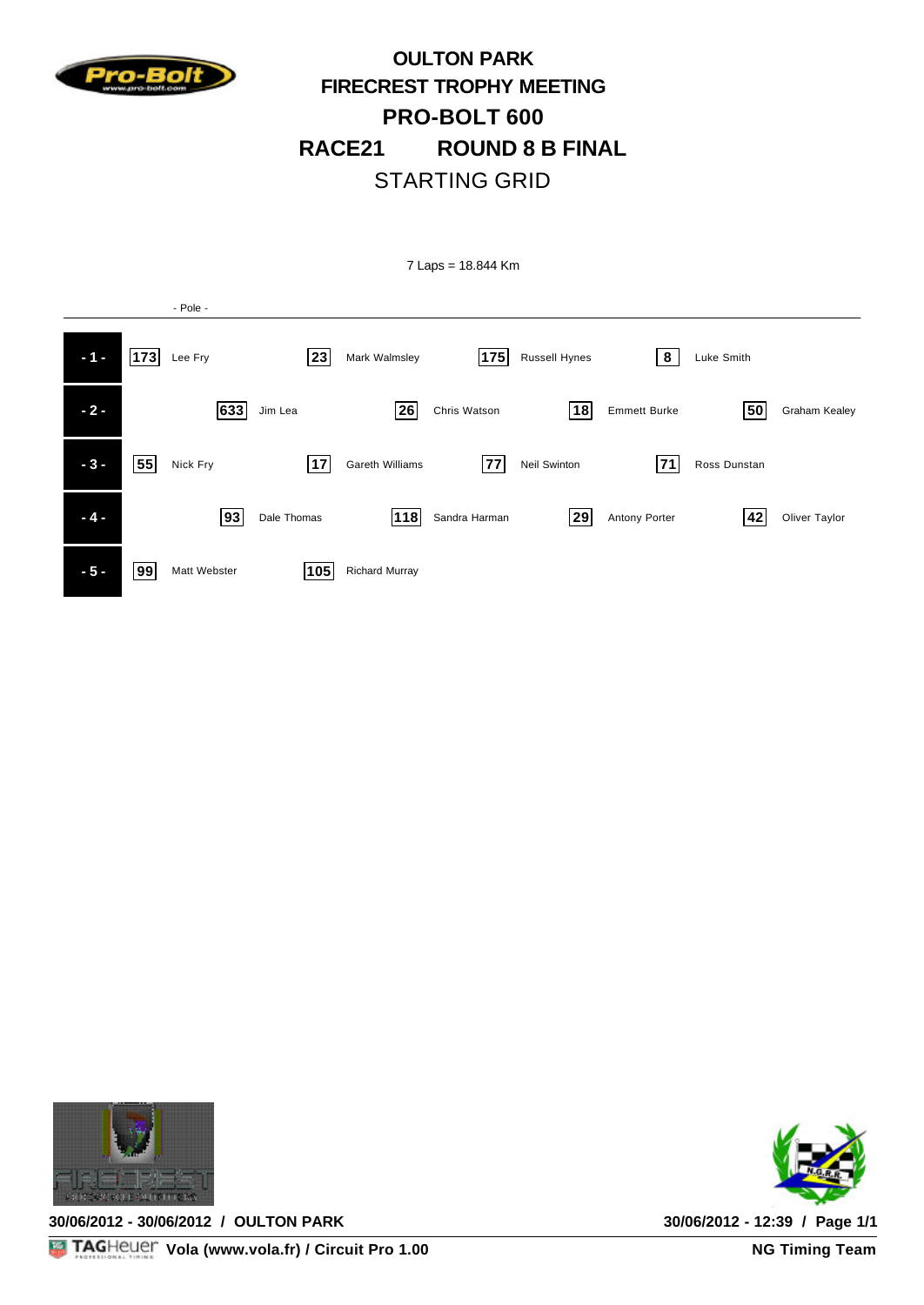

## **OULTON PARK FIRECREST TROPHY MEETING PRO-BOLT 600 RACE14 ROUND 8**

#### Start Time: 16:07 Race Distance: 13.46 miles Weather: Cloudy Track: Damp

|                |     | Rnk Num Rider          | Machine            | Town/Sponsor                      | Laps | Time     | Gap        | verage | B.Lap   | Speed |
|----------------|-----|------------------------|--------------------|-----------------------------------|------|----------|------------|--------|---------|-------|
| 1              | 134 | <b>Chris Mort</b>      | Honda CBR 600      | Crewe Honda Centre                | 5    | 9:36.89  |            | 83.99  | 1:50.26 | 87.89 |
| 2              | 160 | Darren Cooper          | Kawasaki ZX6R      | Team D C R                        | 5    | 9:38.56  | $+1.67$    | 83.75  | 1:50.55 | 87.66 |
| 3              | 176 | Darrel Jones           | Suzuki GSXR 600    | Tycroes Ammanford                 | 5    | 9:42.21  | $+5.32$    | 83.22  | 1:52.94 | 85.80 |
| 4              | 90  | Jamie Harrison         | Honda CBR 600 RR   | Madeley Crewe                     | 5    | 9:45.21  | $+8.32$    | 82.80  | 1:49.94 | 88.14 |
| 5              | 20  | Olie Linsdell          | Yamaha YZF R6      | S M V / Flitwick Motorcyles       | 5    | 9:45.27  | $+8.38$    | 82.79  | 1:52.35 | 86.25 |
| 6              | 94  | Lee Williams           | Kawasaki YZF R6    | <b>Team Wille</b>                 | 5    | 9:46.31  | $+9.42$    | 82.64  | 1:49.56 | 88.45 |
| $\overline{7}$ | 111 | <b>Scott Pitchers</b>  | Yamaha R6          | Team S P Racing                   | 5    | 9:46.97  | $+10.08$   | 82.55  | 1:50.23 | 87.91 |
| 8              | 22  | David Mitchell         | Suzuki GSXR 600    | CIR                               | 5    | 9:57.37  | $+20.48$   | 81.11  | 1:55.99 | 83.55 |
| 9              | 210 | Murray McConnachie     | Triumph 675        | Keynsham Bristol                  | 5    | 9:59.24  | $+22.35$   | 80.86  | 1:55.65 | 83.79 |
| 10             | 80  | <b>Barry Furber</b>    | Suzuki GSXR 600    | <b>Sponsor Needed</b>             | 5    | 10:06.30 | $+29.41$   | 79.92  | 1:58.13 | 82.03 |
| 11             | 180 | Jarvis Adams           | Honda CBR 600      | NPMC / Garrandale Ltd             | 5    | 10:06.60 | $+29.71$   | 79.88  | 1:55.74 | 83.73 |
| 12             | 5   | Tom Smith              | Honda CBR 600RR7   | <b>Woodlans Environmental Ltd</b> | 5    | 10:12.81 | $+35.92$   | 79.07  | 1:55.83 | 83.66 |
| 13             | 311 | Dan Hill               | Yamaha R6          |                                   | 5    | 10:14.26 | $+37.37$   | 78.88  | 1:56.82 | 82.95 |
| 14             | 112 | Stephen Bridle         | Suzuki GSXR 600    | Pinhoe Exeter                     | 5    | 10:18.32 | $+41.43$   | 78.36  | 1:58.62 | 81.69 |
| 15             | 633 | Jim Lea                | Honda CB 600       | Kidderminster Worcs               | 5    | 10:19.22 | $+42.33$   | 78.25  | 1:58.86 | 81.53 |
| 16             | 4   | Danny Frankham         | R-Sole Honda 600   | Sponsor Yes Please !              | 5    | 10:19.37 | $+42.48$   | 78.23  | 1:59.25 | 81.26 |
| 17             | 67  | Matt Pearce            | Suzuki GSXR 600 K4 | Mike Pearce & Sons                | 5    | 10:19.66 | $+42.77$   | 78.19  | 1:58.95 | 81.47 |
| 18             | 97  | <b>Richard Connell</b> | Yamaha R6          | Challenge Motor Company           | 5    | 10:28.25 | $+51.36$   | 77.12  | 1:58.30 | 81.92 |
| 19             | 23  | Mark Walmsley          | Yamaha R6          | Scorton Hill Park                 | 5    | 10:35.97 | $+59.08$   | 76.19  | 2:01.79 | 79.57 |
| 20             | 39  | Shane Smith            | Triumph 675        | <b>Woodlands Environmental</b>    | 5    | 10:37.66 | $+1:00.77$ | 75.99  | 2:02.38 | 79.18 |
| 21             | 256 | Simon Baseley          | Yamaha R6          | T and L Team Cheese               | 5    | 10:39.55 | $+1:02.66$ | 75.76  | 2:02.59 | 79.05 |
| 22             | 12  | <b>Stuart Dawson</b>   | Yamaha R6          | Garstang Preston                  | 5    | 10:40.54 | $+1:03.65$ | 75.64  | 2:02.51 | 79.10 |
| 23             | 130 | Michael Loch           | Yamaha R6          | Lucky Mike Racing                 | 5    | 10:43.87 | $+1:06.98$ | 75.25  | 2:03.15 | 78.69 |
| 24             | 167 | Ross Humphries         | Yamaha R6          | Northfield Birmingham             | 5    | 10:49.26 | $+1:12.37$ | 74.63  | 1:56.13 | 83.45 |

Best lap : 94 Lee Williams - 1:49.56

DNSs

| 9   | Craig Kelly               | Yamaha R6 600       | Leyland Lancashire            |
|-----|---------------------------|---------------------|-------------------------------|
| 44  | <b>Tom Russell</b>        | Yamaha R6           | <b>Charfield Glos</b>         |
| 75  | Michael Shuker            | Yamaha R6           | Moto UK Racing                |
| 83  | Ben Cole                  | Triumph 675         | <b>Great Witley Worcester</b> |
| 105 | <b>Richard Murray</b>     | Yamaha R6           | Morris's Bakery & DCI         |
| 110 | <b>Matthew Billington</b> | Triumph Daytona 675 | My Gosh Photography / Fawkes  |
| 129 | Jeff Booth                | Yamaha R6           | www.Lonsdalebike.co.uk        |
| 142 | Dylan James               | Yamaha R6           | A P Broome Landscapes         |
|     | 156 Paul Goodwin          | Suzuki GSXR 600     | Blackpool Lancashire          |
| 175 | <b>Russell Hynes</b>      | Triumph 675         | Chippenham Wiltshire          |

DNFs

| 7             | James Shaw           | Kawasaki 600     |                               |
|---------------|----------------------|------------------|-------------------------------|
| 11            | Daniel Ward-Clarke   | Triumph 675      | <b>Black Rock Scaffolding</b> |
| 25            | Dave Manley          | Triumph 675      | A1Grafix.com                  |
| 26            | Chris Watson         | Yamaha R6        | Tom Watson Plastering         |
| 31            | Robert Simcock       | Kawasaki ZX6R    | Clearline                     |
| 41            | Dean Richards        | Yamaha R6        | ASR Racing / KT Motorsport    |
| 62            | Gethin Edwards       | Yamaha R6        | H Edwards                     |
| 65            | Paul Jeffery         | Yamaha R6        | My Baby Jayne                 |
| 124           | <b>Kurtis Butler</b> | Yamaha R6        | 3 V K / P G V M               |
| 212           | Pete Weston          | Kawasaki ZXR 600 | <b>Trentside Garage</b>       |
| <b>The St</b> |                      |                  |                               |

**110% of Winners Finishing Time - 10:34.58**эмэхт оны нас

**30/06/2012 - 30/06/2012 / OULTON PARK 30/06/2012 - 16:47 / Page 1/2**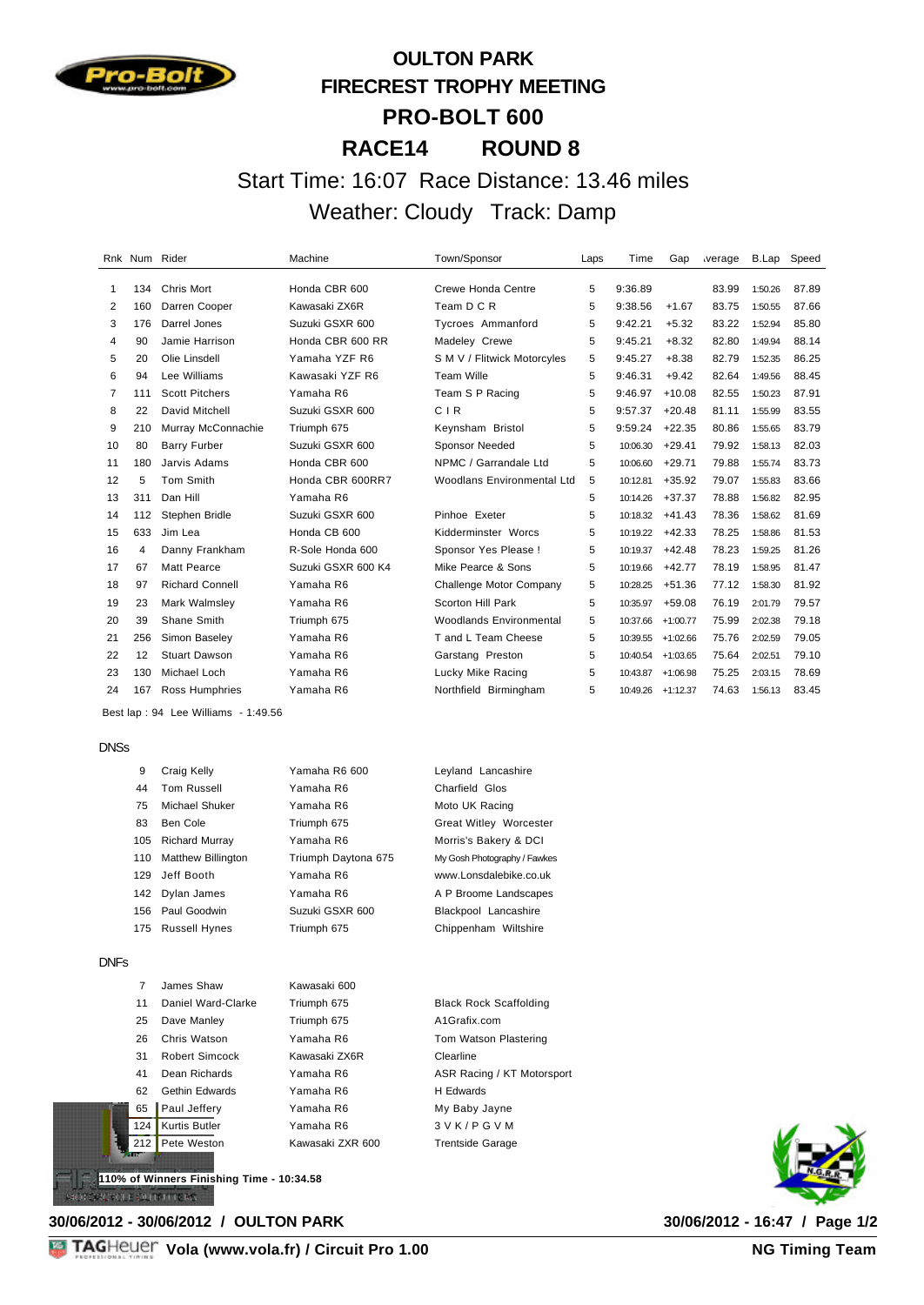**OULTON PARK FIRECREST TROPHY MEETING PRO-BOLT 600 RACE14 ROUND 8**  Start Time: 16:07 Race Distance: 13.46 miles Weather: Cloudy Track: Damp

**REDUCED RACE DISTANCE - FOLLOWING RED FLAG**

**30/06/2012 - 30/06/2012 / OULTON PARK 30/06/2012 - 16:47 / Page 2/2**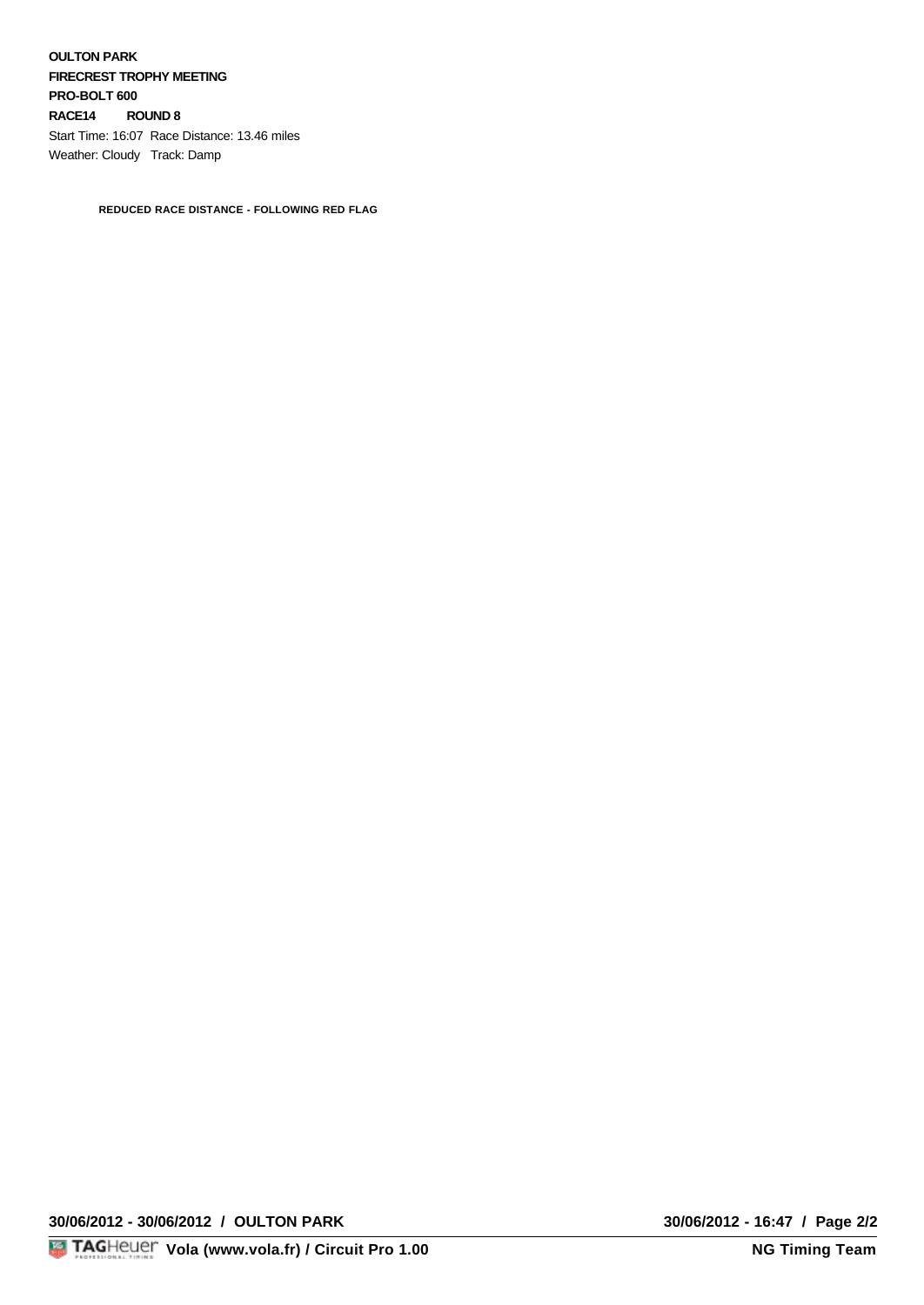

# **OULTON PARK FIRECREST TROPHY MEETING PRO-BOLT 600 RACE14 ROUND 8**  RIDERS' LAP TIMES

| Lap | Time             |  |
|-----|------------------|--|
|     |                  |  |
|     | 23 Mark Walmsley |  |
|     | <b>START</b>     |  |
| 1   |                  |  |
| 2   | 2:03.54          |  |
| 3   | 2:05.51          |  |
| 4   | 2:03.36          |  |
| 5   | 2:01.79          |  |

 26 Chris Watson START

 31 Robert Simcock **START** 

 39 Shane Smith **START** 

> **2:05.95 2:04.39 2:03.26 2:02.38**

 62 Gethin Edwards **START** 

 67 Matt Pearce **START** 

> **2:01.76 2:01.22 1:59.95 1:58.95**

|   | 80 Barry Furber |
|---|-----------------|
|   | <b>START</b>    |
| 1 |                 |
| 2 | 1:59.84         |
| 3 | 1:59.50         |
| 4 | 1:59.47         |
| 5 | 1:58.13         |
|   |                 |

Lap Time

|   | 90 Jamie Harrison |
|---|-------------------|
|   | <b>START</b>      |
| 1 |                   |
| 2 | 1:56.33           |
| 3 | 1:53.97           |
| 4 | 1:51.93           |
| 5 | 1:49.94           |
|   |                   |

|   | 4 Lee Williams |
|---|----------------|
|   | <b>START</b>   |
| 1 |                |
| 2 | 1:58.32        |
| 3 | 1:56.61        |
| 4 | 1:53.53        |
| 5 | 1:49.56        |

|   | 97 Richard Connell |
|---|--------------------|
|   | <b>START</b>       |
| 1 |                    |
| 2 | 2:01.93            |
| 3 | 2:01.09            |
| 4 | 1:59.30            |
| 5 | 1:58.30            |

|                | 111 Scott Pitchers |  |
|----------------|--------------------|--|
|                | <b>START</b>       |  |
| 1              |                    |  |
| $\overline{2}$ | 1:58.77            |  |
| 3              | 1:55.99            |  |
| 4              | 1:53.31            |  |
| 5              | 1:50.23            |  |
|                |                    |  |

| Lap | l ime |
|-----|-------|
|     |       |

|   | 4 Danny Frankham |
|---|------------------|
|   | <b>START</b>     |
| 1 |                  |
| 2 | 2:03.11          |
| 3 | 2:01.66          |
| 4 | 2:00.41          |
| 5 | 1:59.25          |

| 5 Tom Smith |              |
|-------------|--------------|
|             | <b>START</b> |
| 1           |              |
| 2           | 1:58.58      |
| 3           | 1:59.87      |
| 4           | 1:57.18      |
| 5           | 1:55.83      |

|   | 12 Stuart Dawson |
|---|------------------|
|   | <b>START</b>     |
| 1 |                  |
| 2 | 2:06.94          |
| 3 | 2:06.17          |
| 4 | 2:04.04          |
| 5 | 2:02.51          |

| <b>START</b><br>1<br>1:57.44<br>2<br>3<br>1:56.76 | 20 Olie Linsdell |
|---------------------------------------------------|------------------|
|                                                   |                  |
|                                                   |                  |
|                                                   |                  |
|                                                   |                  |
| 1:53.71                                           | 4                |
| 1:52.35<br>5                                      |                  |

|   | 22 David Mitchell |
|---|-------------------|
|   | <b>START</b>      |
|   |                   |
| 2 | 1:58.79           |
| 3 | 1:55.99           |
|   | 1:55.99           |
| 5 | 1:56.14           |
|   |                   |

**30/06/2012 - 30/06/2012 / OULTON PARK 30/06/2012 - 16:49 / Page 1/2**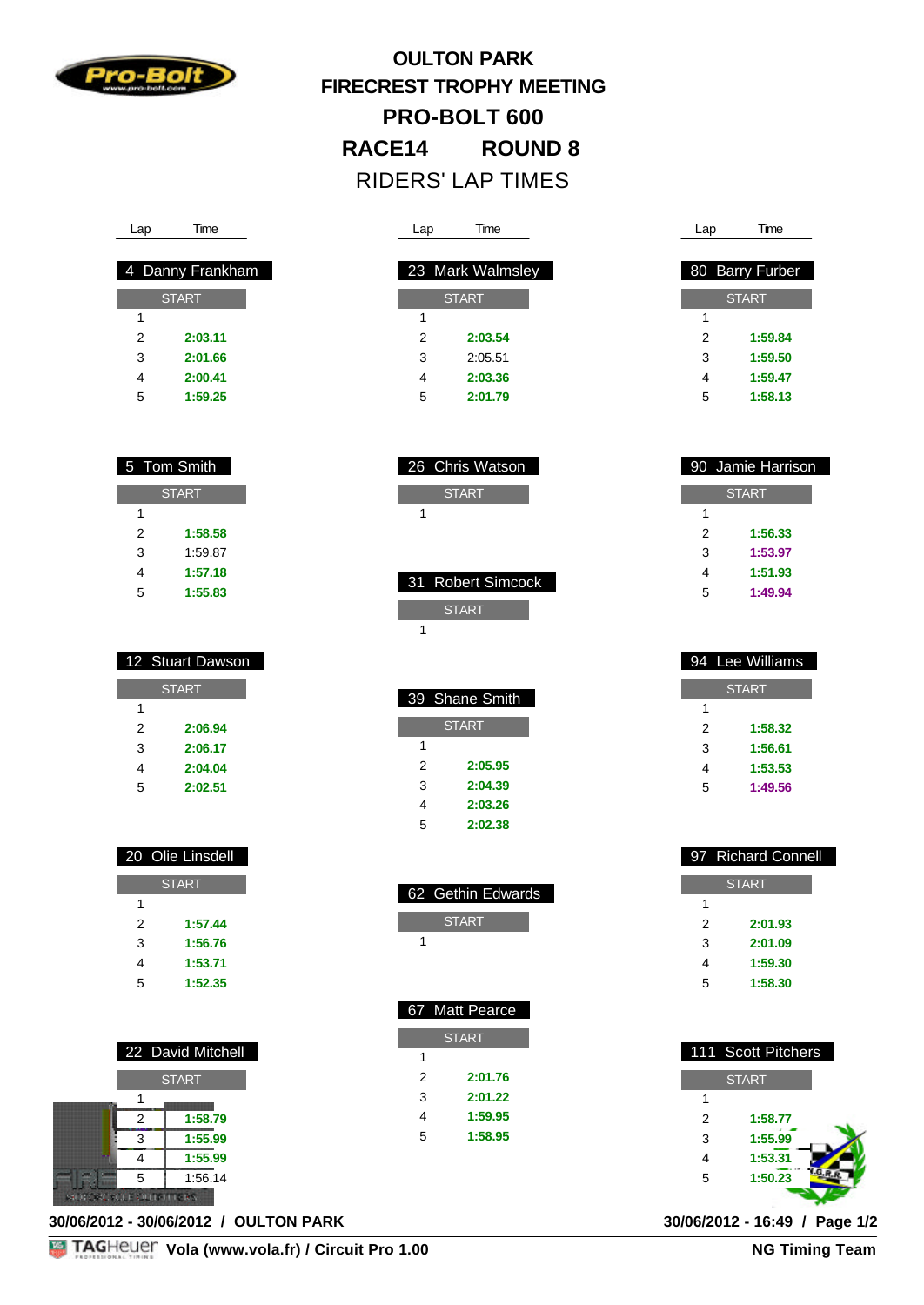#### **OULTON PARK FIRECREST TROPHY MEETING PRO-BOLT 600 RACE14 ROUND 8**  RIDERS' LAP TIMES

| Lap | Time               |
|-----|--------------------|
|     |                    |
|     | 112 Stephen Bridle |
|     | <b>START</b>       |
| 1   |                    |
| 2   | 2:02.68            |
| 3   | 2:02.68            |
| 4   | 2:00.54            |
| 5   | 1:58.62            |

|   | 124 Kurtis Butler |
|---|-------------------|
|   | <b>START</b>      |
|   |                   |
| 2 | 2:04.26           |

|   | 130 Michael Loch |
|---|------------------|
|   | <b>START</b>     |
| 1 |                  |
| 2 | 2:07.27          |
| 3 | 2:06.00          |
| 4 | 2:05.34          |
| 5 | 2:03.15          |

|   | 134 Chris Mort |
|---|----------------|
|   | <b>START</b>   |
| 1 |                |
| 2 | 1:56.80        |
| 3 | 1:54.84        |
| 4 | 1:51.23        |
| 5 | 1:50.26        |

|   | 160 Darren Cooper |  |  |  |  |  |  |
|---|-------------------|--|--|--|--|--|--|
|   | <b>START</b>      |  |  |  |  |  |  |
| 1 |                   |  |  |  |  |  |  |
| 2 | 1:56.12           |  |  |  |  |  |  |
| 3 | 1:54.71           |  |  |  |  |  |  |
| 4 | 1:53.21           |  |  |  |  |  |  |
| 5 | 1:50.55           |  |  |  |  |  |  |
|   |                   |  |  |  |  |  |  |

|                    | - |              |
|--------------------|---|--------------|
|                    |   |              |
|                    |   |              |
| 167 Ross Humphries |   | 311 Dan Hill |
| <b>START</b>       |   | <b>START</b> |
|                    |   |              |

| 30/06/2012 - 30/06/2012 / OULTON PARK |  |  |
|---------------------------------------|--|--|
|                                       |  |  |

| Lap | Time    | Lap | Time    |
|-----|---------|-----|---------|
|     |         |     |         |
| 1   |         | 1   |         |
| 2   | 2:09.29 | 2   | 2:03.47 |
| 3   | 2:11.36 | 3   | 2:00.33 |
| 4   | 2:00.61 | 4   | 1:59.47 |
| 5   | 1:56.13 | 5   | 1:56.82 |

|   | 176 Darrel Jones |   | 633 Jim Lea  |
|---|------------------|---|--------------|
|   | <b>START</b>     |   | <b>START</b> |
| 1 |                  | 1 |              |
| 2 | 1:55.93          | 2 | 2:02.53      |
| 3 | 1:55.68          | 3 | 2:01.58      |
| 4 | 1:52.94          | 4 | 2:00.27      |
| 5 | 1:53.51          | 5 | 1:58.86      |

|   | 180 Jarvis Adams |
|---|------------------|
|   | <b>START</b>     |
| 1 |                  |
| 2 | 1:59.27          |
| 3 | 1:58.28          |
| 4 | 1:57.12          |
| 5 | 1:55.74          |

|   | 210 Murray McConnachie |
|---|------------------------|
|   | <b>START</b>           |
| 1 |                        |
| 2 | 1:58.74                |
| 3 | 1:57.00                |
| 4 | 1:56.09                |
| 5 | 1:55.65                |

|   | 256 Simon Baseley |
|---|-------------------|
|   | <b>START</b>      |
| 1 |                   |
| 2 | 2:04.31           |
| 3 | 2:07.72           |
| 4 | 2:05.00           |
| 5 | 2:02.59           |
|   |                   |

| 30/06/2012 - 16:49 / Page 2/2 |  |  |
|-------------------------------|--|--|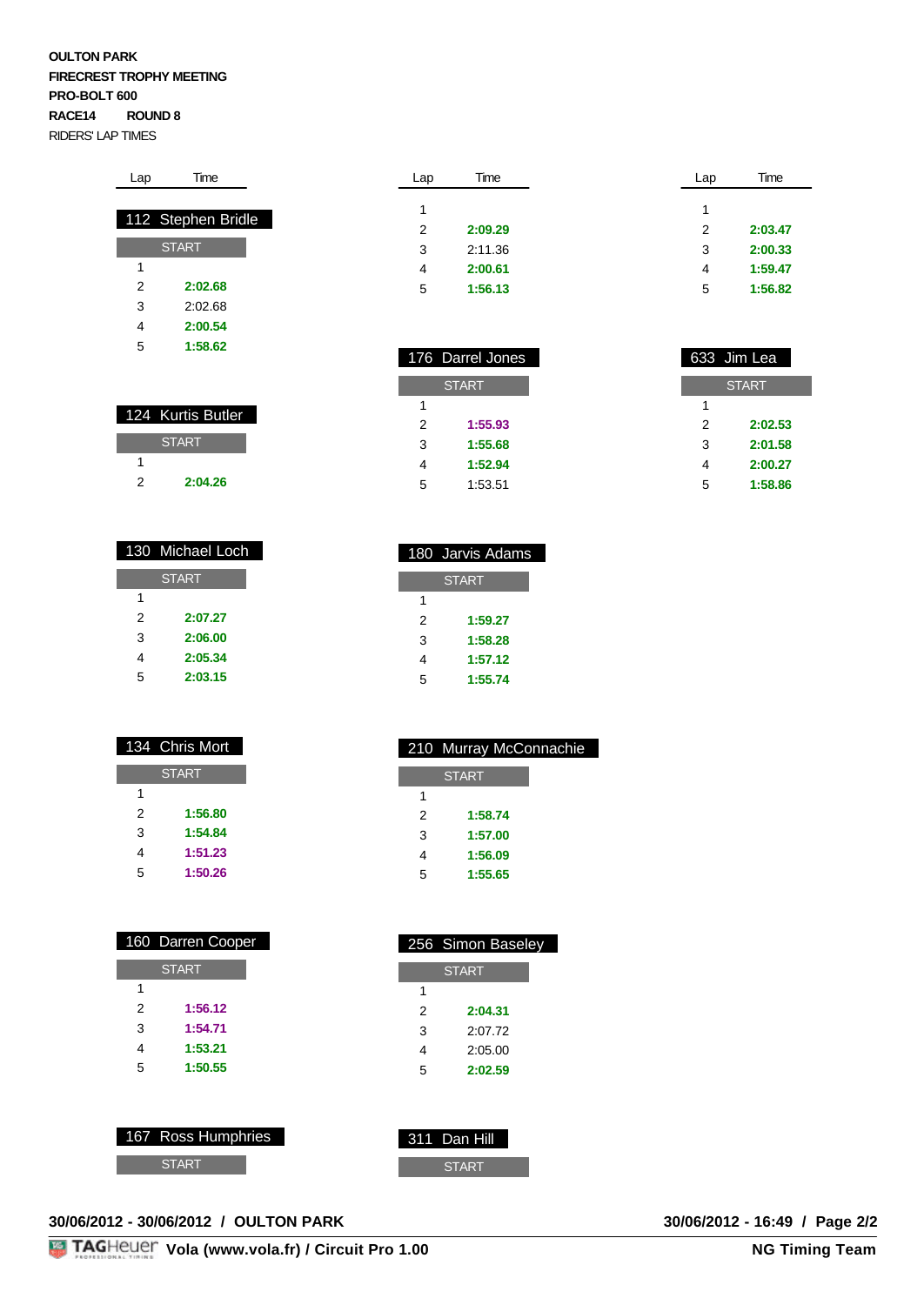

**OULTON PARK FIRECREST TROPHY MEETING PRO-BOLT 600 RACE14 ROUND 8**  LAP CHART

| Start  |  |                                                                                       |  |  |  |  |  |  |  |  |                                                                    |  |  |                                                                                 |  |
|--------|--|---------------------------------------------------------------------------------------|--|--|--|--|--|--|--|--|--------------------------------------------------------------------|--|--|---------------------------------------------------------------------------------|--|
| l an 1 |  | 134 160 176 20                                                                        |  |  |  |  |  |  |  |  |                                                                    |  |  | 94 111 80 22 210 124 90 112 311 4 633 180 67 256 12 5 39 23 130 26 97 167 62 31 |  |
| l an 2 |  | 176 160 134 20 94 111 80 22 90 210 180 112 124 311 4 633 67 5 256 23 39 12 130 97 167 |  |  |  |  |  |  |  |  |                                                                    |  |  |                                                                                 |  |
| Lap 3  |  | 160 134 176 20 94 90 111 22 210 80 180 311 112 4 5 633 67 97 23 256 39 12 130 167     |  |  |  |  |  |  |  |  |                                                                    |  |  |                                                                                 |  |
|        |  | 134 160 176 20 90 111 94 22 210 80 180 5 311 112 4 633 67 97 23 39 256 12 130 167     |  |  |  |  |  |  |  |  |                                                                    |  |  |                                                                                 |  |
| Lap 5  |  | 134 160 176 90                                                                        |  |  |  |  |  |  |  |  | 20 94 111 22 210 80 180 5 311 112 633 4 67 97 23 39 256 12 130 167 |  |  |                                                                                 |  |



**30/06/2012 - 30/06/2012 / OULTON PARK 30/06/2012 - 16:48 / Page 1/1**



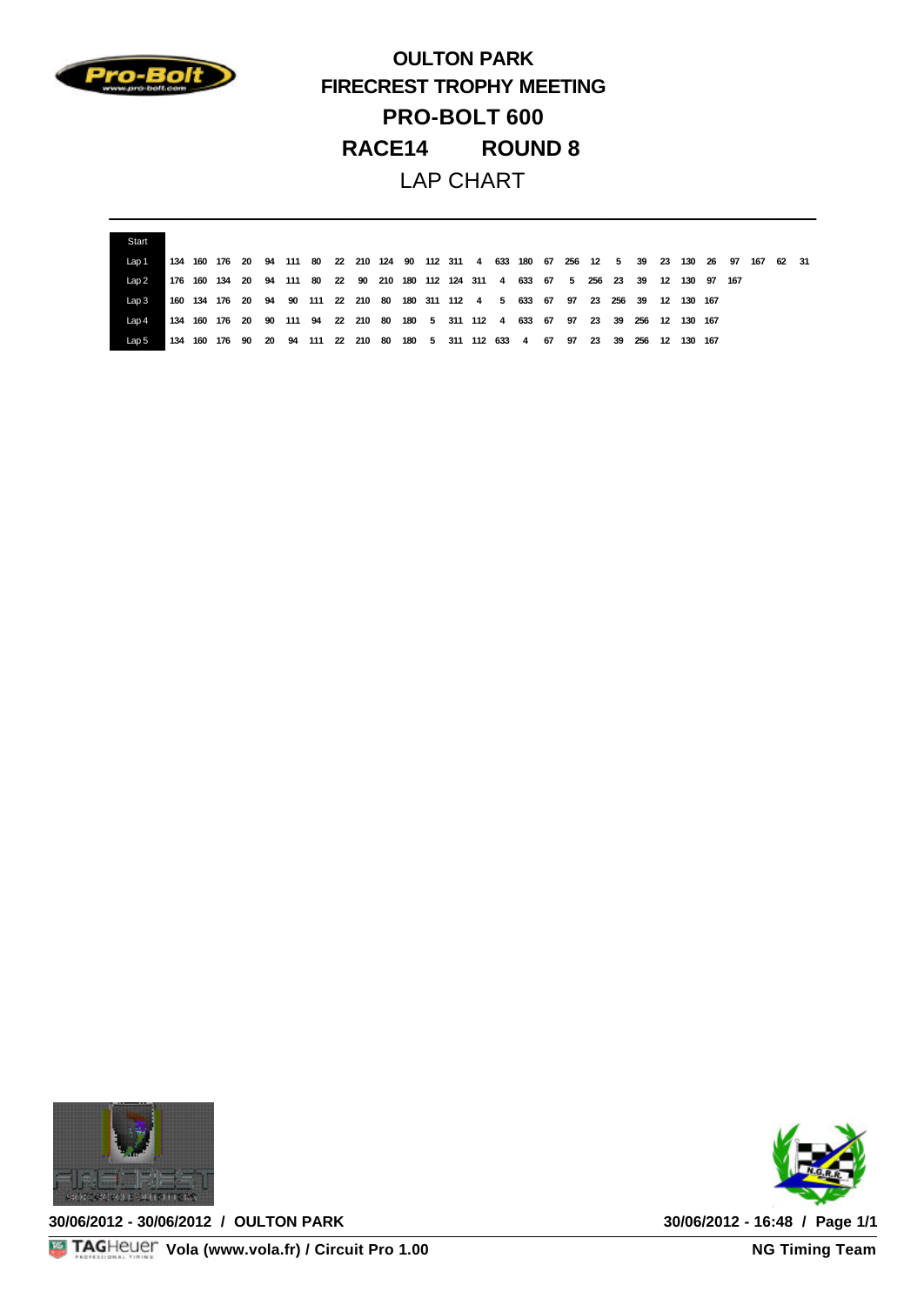

# **OULTON PARK FIRECREST TROPHY MEETING PRO-BOLT 600 RACE 16 600 B FINAL** Start Time: 17:05 Race Distance: 16.15 miles Weather: Cloudy Track: Dry

|                |     | Rnk Num Rider             | Machine             | Town/Sponsor                    | Laps | Time     | Gap        | Average | B.Lap   | Speed |
|----------------|-----|---------------------------|---------------------|---------------------------------|------|----------|------------|---------|---------|-------|
| 1              | 38  | Darren Rumley             | KTM RC8 R           | <b>BCT Aviation Maintenance</b> | 6    | 11:15.01 |            | 86.14   | 1:50.85 | 87.42 |
| 2              | 110 | <b>Matthew Billington</b> | Triumph Daytona 675 | My Gosh Photography / Fawkes    | 6    | 11:15.27 | $+0.26$    | 86.10   | 1:51.25 | 87.11 |
| 3              | 117 | Paul Willis               | <b>KTM RC8 1149</b> | <b>Willis Developments</b>      | 6    | 11:15.66 | $+0.65$    | 86.05   | 1:51.13 | 87.20 |
| 4              | 25  | Dave Manley               | Triumph 675         | A1Grafix.com                    | 6    | 11:20.59 | $+5.58$    | 85.43   | 1:51.68 | 86.77 |
| 5              | 8   | John Carson               | <b>KTM RC8 1150</b> | A J G Parcels / Cartec          | 6    | 11:32.75 | $+17.74$   | 83.93   | 1:53.70 | 85.23 |
| 6              | 22  | Gary Woodington           | Ducati 1098         | Muffin Top Racing               | 6    | 11:36.13 | $+21.12$   | 83.52   | 1:53.54 | 85.35 |
| $\overline{7}$ | 105 | <b>Richard Murray</b>     | Yamaha R6           | Morris's Bakery & DCI           | 6    | 11:45.54 | $+30.53$   | 82.41   | 1:53.74 | 85.20 |
| 8              | 81  | Luke Smith                | Yamaha R6           | STP Motorsport.co.uk            | 6    | 11:47.02 | $+32.01$   | 82.24   | 1:54.62 | 84.55 |
| 9              | 17  | Dave Mackay               | <b>KTM RC8 1148</b> | MLS Photography.co.uk / Speedy  | 6    | 11:47.27 | $+32.26$   | 82.21   | 1:54.81 | 84.41 |
| 10             | 132 | Dave Beynon               | Ducati 1198         | D C Racing                      | 6    | 11:49.40 | $+34.39$   | 81.96   | 1:55.28 | 84.06 |
| 11             | 39  | Shane Smith               | Triumph 675         | <b>Woodlands Environmental</b>  | 6    | 11:50.14 | $+35.13$   | 81.88   | 1:55.99 | 83.55 |
| 12             | 175 | <b>Russell Hynes</b>      | Triumph 675         | Chippenham Wiltshire            | 6    | 11:51.34 | $+36.33$   | 81.74   | 1:55.89 | 83.62 |
| 13             | 216 | Gary Greenhalgh           | Honda CBR 600 RR    | Coppull Lancashire              | 6    | 11:55.25 | $+40.24$   | 81.29   | 1:55.84 | 83.66 |
| 14             | 6   | Jim Barnett               | Suzuki GSXR 600 K7  | Synerga Coaching                | 6    | 11:55.30 | $+40.29$   | 81.29   | 1:55.76 | 83.71 |
| 15             | 18  | <b>Emmett Burke</b>       | Honda 600           | Sunflame.co.uk                  | 6    | 12:11.82 | $+56.81$   | 79.45   | 1:59.12 | 81.35 |
| 16             | 173 | Lee Fry                   | Suzuki GSCR 600     | Barry Shaddick Tyre.com         | 6    | 12:11.92 | $+56.91$   | 79.44   | 1:59.53 | 81.07 |
| 17             | 55  | Nick Fry                  | Yamaha R6           | <b>WC Racing</b>                | 6    | 12:17.43 | $+1:02.42$ | 78.85   | 1:59.80 | 80.89 |
| 18             | 118 | Sandra Harman             | Triumph 675         | Slough Turf                     | 6    | 12:24.19 | $+1:09.18$ | 78.13   | 2:01.36 | 79.85 |
| 19             | 50  | <b>Graham Kealey</b>      | Kawasaki ZX6R 600   | STP Motorsport.co.uk            | 6    | 12:29.52 | $+1:14.51$ | 77.57   | 2:01.12 | 80.01 |
| 20             | 171 | <b>Gareth Williams</b>    | Suzuki GSXR 600     | ATFx Team Cheese                | 6    | 12:42.09 | $+1:27.08$ | 76.29   | 2:04.38 | 77.91 |
| 21             | 15  | Gavin Martin              | Ducati 1098         | Ferndown Dorset                 | 6    | 12:47.96 | $+1:32.95$ | 75.71   | 2:04.16 | 78.05 |
| 22             | 77  | <b>Neil Swinton</b>       | Triumph 675         | <b>BBR</b>                      | 6    | 13:01.05 | $+1:46.04$ | 74.44   | 2:05.18 | 77.41 |
| 23             | 42  | Oliver Taylor             | Triumph Daytona 675 | <b>PAT</b>                      | 6    | 13:01.41 | $+1:46.40$ | 74.41   | 2:06.99 | 76.31 |
| 24             | 99  | Matt Webster              | Kawasaki 636        | D & M Racing                    | 6    | 13:09.17 | $+1:54.16$ | 73.68   | 2:08.87 | 75.20 |

Best lap : 38 Darren Rumley - 1:50.85

#### DNSs

| 23 | Sean Montgomery | Suzuki SV 650 | St Michaels Preston |  |  |
|----|-----------------|---------------|---------------------|--|--|
| 26 | James Kilby     | Ducati 1098   | Bromsgrove          |  |  |
|    |                 |               |                     |  |  |

#### DNFs

| 29 | <b>Antony Porter</b> | Suzuki SV 650   | <b>Bill Smiths Motorcycles</b> |
|----|----------------------|-----------------|--------------------------------|
| 66 | Greg Gibson          | Ducati 1098     | Chessington Surrey             |
| 71 | Ross Dunstan         | Suzuki GSXR 600 | P R B Racing                   |

**110% of Winners Finishing Time - 12:56.09**



**30/06/2012 - 30/06/2012 / OULTON PARK 30/06/2012 - 17:41 / Page 1/1**

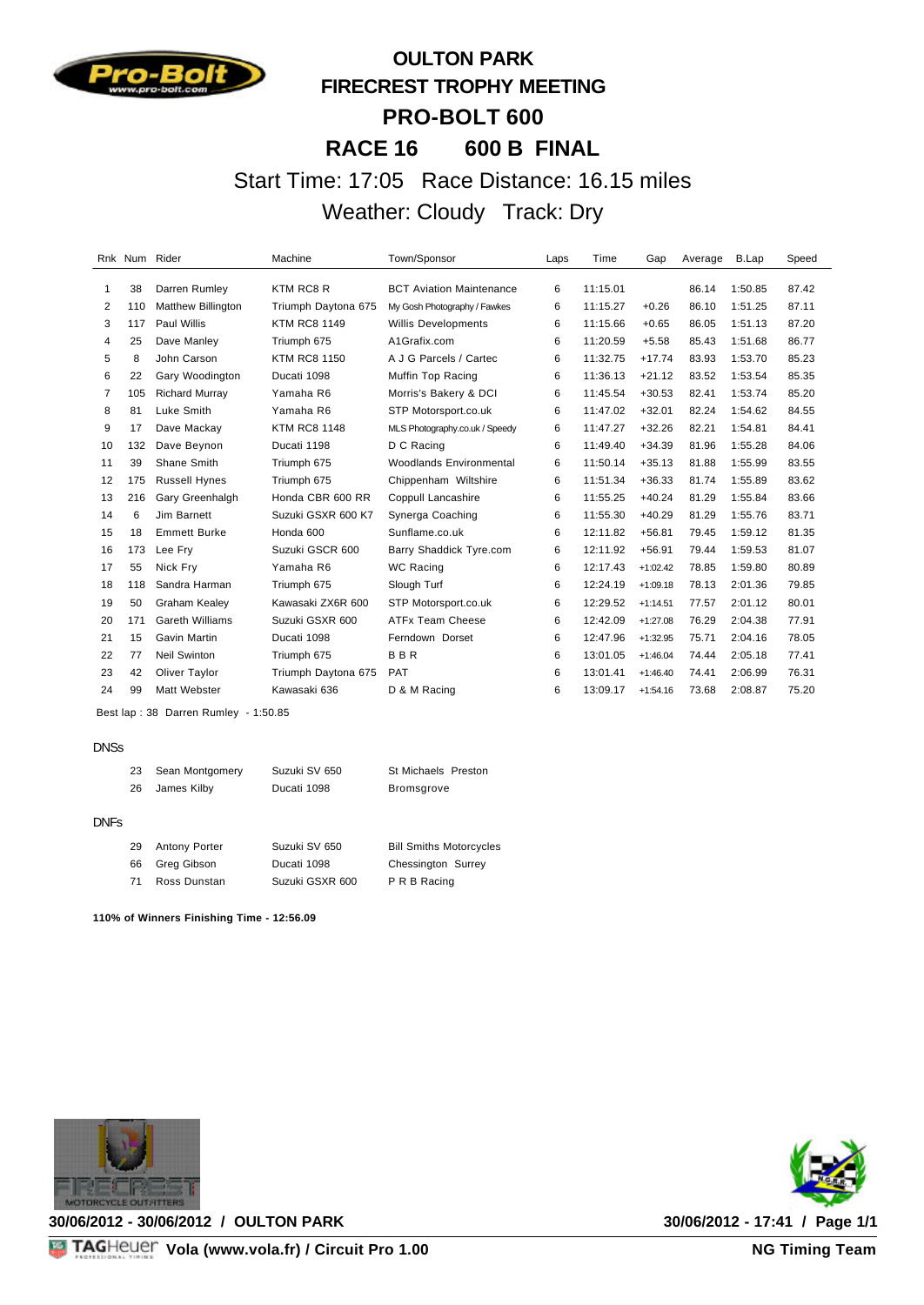

# **OULTON PARK FIRECREST TROPHY MEETING PRO-BOLT 600 RACE 16 600 B FINAL** RIDERS' LAP TIMES

| Lap            | Time    | Lap | Time    |
|----------------|---------|-----|---------|
| $\overline{2}$ | 2:01.40 | 1   |         |
| 3              | 1:59.20 | 2   | 1:57.08 |
| 4              | 1:59.12 | 3   | 1:58.52 |
| 5              | 2:00.59 | 4   | 1:58.32 |
| 6              | 2:00.52 | 5   | 1:55.99 |
|                |         | 6   | 1:56.00 |

|   | 42 Oliver Taylor |  |  |
|---|------------------|--|--|
|   | <b>START</b>     |  |  |
| 1 |                  |  |  |
| 2 | 2:06.99          |  |  |
| 3 | 2:07.60          |  |  |
| 4 | 2:10.56          |  |  |
| 5 | 2:08.80          |  |  |
| 6 | 2:09.50          |  |  |

|   | 50 Graham Kealey |
|---|------------------|
|   | <b>START</b>     |
| 1 |                  |
| 2 | 2:03.89          |
| 3 | 2:05.46          |
| 4 | 2:02.27          |
| 5 | 2:02.22          |
| հ | 2:01.12          |

|                | 55 Nick Fry  |  |  |
|----------------|--------------|--|--|
|                | <b>START</b> |  |  |
| 1              |              |  |  |
| $\mathfrak{p}$ | 2:00.32      |  |  |
| 3              | 1:59.98      |  |  |
| 4              | 2:00.23      |  |  |
| 5              | 1:59.80      |  |  |
| 6              | 2:08.74      |  |  |
|                |              |  |  |
|                |              |  |  |

| 66 Greg Gibson |
|----------------|
| <b>START</b>   |
|                |
|                |



| Time          |
|---------------|
|               |
| 6 Jim Barnett |
| <b>START</b>  |
|               |
| 1:57.00       |
|               |

 1:58.68 1:58.37

 **1:56.71 1:55.76**

| 8 John Carson |         |  |
|---------------|---------|--|
| <b>START</b>  |         |  |
| 1             |         |  |
| 2             | 1:53.70 |  |
| 3             | 1:54.68 |  |
| 4             | 1:54.70 |  |
| 5             | 1:54.11 |  |
| 6             | 1:54.83 |  |

|              | 15 Gavin Martin |  |
|--------------|-----------------|--|
| <b>START</b> |                 |  |
| 1            |                 |  |
| 2            | 2:04.16         |  |
| 3            | 2:06.49         |  |
| 4            | 2:08.74         |  |
| 5            | 2:07.36         |  |
| հ            | 2:07.18         |  |

|              | 17 Dave Mackay |  |
|--------------|----------------|--|
| <b>START</b> |                |  |
| 1            |                |  |
| 2            | 1:56.94        |  |
| 3            | 1:57.83        |  |
| 4            | 1:56.13        |  |
| 5            | 1:56.12        |  |
| 6            | 1:54.81        |  |
|              |                |  |



**30/06/2012 - 30/06/2012 / OULTON PARK 30/06/2012 - 17:44 / Page 1/2**



**NG Timing Team** 

|              | 25 Dave Manley |  |
|--------------|----------------|--|
| <b>START</b> |                |  |
| 1            |                |  |
| 2            | 1:51.68        |  |
| 3            | 1:51.91        |  |
| 4            | 1:52.28        |  |
| 5            | 1:52.39        |  |
| 6            | 1:52.82        |  |

 22 Gary Woodington **START** 

 **1:53.65** 1:54.61 1:54.68 **1:53.54** 1:58.75

| 29 Antony Porter |
|------------------|
| <b>START</b>     |
|                  |

г

|              | 38 Darren Rumley |  |
|--------------|------------------|--|
| <b>START</b> |                  |  |
| 1            |                  |  |
| 2            | 1:51.28          |  |
| 3            | 1:51.92          |  |
| 4            | 1:50.85          |  |
| 5            | 1:51.97          |  |
|              |                  |  |

| 6 | 1:51.00 |
|---|---------|
|   |         |
|   |         |

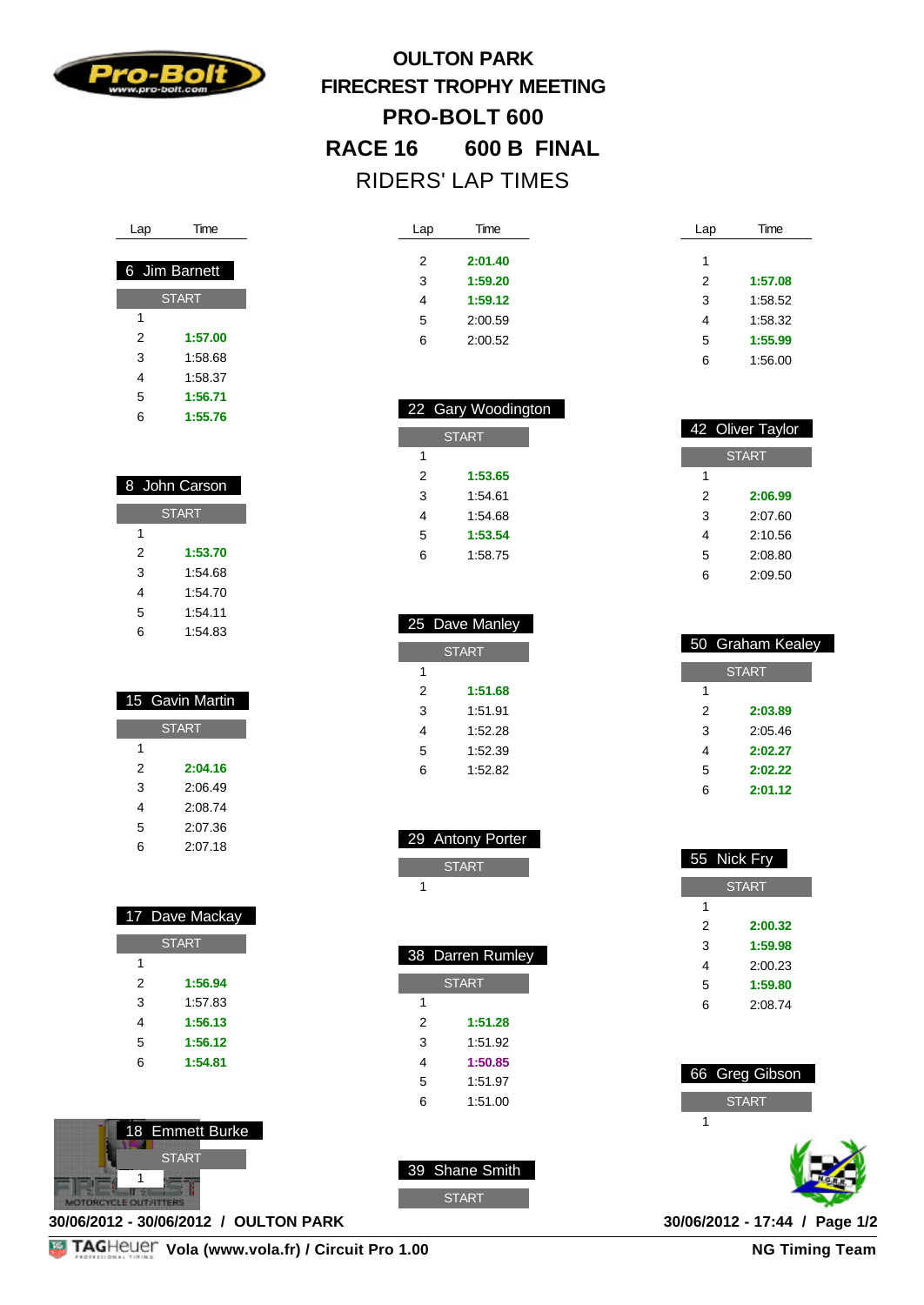#### **OULTON PARK FIRECREST TROPHY MEETING PRO-BOLT 600 RACE 16 600 B FINAL** RIDERS' LAP TIMES

| 71 | Ross Dunstan    |
|----|-----------------|
|    | <b>START</b>    |
| 1  |                 |
| 2  | 2:01.46         |
| 3  | 2:04.49         |
| 4  | 2:08.22         |
|    |                 |
|    |                 |
|    | 77 Neil Swinton |
|    | <b>START</b>    |
|    |                 |

Lap Time

| 2 | 2:10.71 |
|---|---------|
| 3 | 2:09.08 |
| 4 | 2:08.01 |
| 5 | 2:07.88 |
| հ | 2:05.18 |

|   | 81 Luke Smith |
|---|---------------|
|   | <b>START</b>  |
| 1 |               |
| 2 | 1:56.84       |
| 3 | 1:57.02       |
| 4 | 1:56.82       |
| 5 | 1:56.71       |
| 6 | 1:54.62       |

|              | 99 Matt Webster |
|--------------|-----------------|
| <b>START</b> |                 |
| 1            |                 |
| 2            | 2:11.10         |
| 3            | 2:08.87         |
| 4            | 2:09.17         |
| 5            | 2:10.19         |
| 6            | 2:08.95         |
|              |                 |

|   | 105 Richard Murray |
|---|--------------------|
|   | <b>START</b>       |
| 1 |                    |
| 2 | 1:53.74            |
| 3 | 1:55.93            |
| 4 | 1:58.56            |
| 5 | 1:57.58            |

| Lap | Time    |
|-----|---------|
|     | 1:57.37 |

|   | 110 Matthew Billington |
|---|------------------------|
|   |                        |
|   | <b>START</b>           |
| 1 |                        |
| 2 | 1:51.35                |
| 3 | 1:51.27                |
| 4 | 1:51.25                |
| 5 | 1:52.48                |
| 6 | 1:51.65                |
|   |                        |

|   | 117 Paul Willis |
|---|-----------------|
|   | <b>START</b>    |
| 1 |                 |
| 2 | 1:51.27         |
| 3 | 1:51.30         |
| 4 | 1:51.13         |
| 5 | 1:52.00         |
| 6 | 1:52.30         |

|   | 118 Sandra Harman |
|---|-------------------|
|   | <b>START</b>      |
| 1 |                   |
| 2 | 2:01.99           |
| 3 | 2:03.15           |
| 4 | 2:04.15           |
| 5 | 2:01.36           |
| 6 | 2:01.82           |
|   |                   |

|              | 132 Dave Beynon |  |
|--------------|-----------------|--|
| <b>START</b> |                 |  |
| 1            |                 |  |
| 2            | 1:57.05         |  |
| 3            | 1:57.92         |  |
| 4            | 1:58.36         |  |
| 5            | 1:55.69         |  |
| 6            | 1:55.28         |  |

| 171 Gareth Williams |
|---------------------|
| <b>START</b>        |

| Lap | Time    |
|-----|---------|
| 1   |         |
| 2   | 2:05.02 |
| 3   | 2:04.94 |
| 4   | 2:07.00 |
| 5   | 2:04.66 |
| 6   | 2:04.38 |

|              | 173 Lee Fry |  |  |  |  |  |  |  |  |  |  |
|--------------|-------------|--|--|--|--|--|--|--|--|--|--|
| <b>START</b> |             |  |  |  |  |  |  |  |  |  |  |
| 1            |             |  |  |  |  |  |  |  |  |  |  |
| 2            | 1:59.53     |  |  |  |  |  |  |  |  |  |  |
| 3            | 2:01.64     |  |  |  |  |  |  |  |  |  |  |
| 4            | 2:02.18     |  |  |  |  |  |  |  |  |  |  |
| 5            | 2:00.27     |  |  |  |  |  |  |  |  |  |  |
| հ            | 2:01.01     |  |  |  |  |  |  |  |  |  |  |

I

|              | 175 Russell Hynes |  |  |  |  |  |  |  |  |  |  |  |  |
|--------------|-------------------|--|--|--|--|--|--|--|--|--|--|--|--|
| <b>START</b> |                   |  |  |  |  |  |  |  |  |  |  |  |  |
| 1            |                   |  |  |  |  |  |  |  |  |  |  |  |  |
| 2            | 1:56.70           |  |  |  |  |  |  |  |  |  |  |  |  |
| 3            | 1:57.64           |  |  |  |  |  |  |  |  |  |  |  |  |
| 4            | 1:58.26           |  |  |  |  |  |  |  |  |  |  |  |  |
| 5            | 1:55.89           |  |  |  |  |  |  |  |  |  |  |  |  |
| 6            | 1:56.38           |  |  |  |  |  |  |  |  |  |  |  |  |

|   | 216 Gary Greenhalgh |
|---|---------------------|
|   | <b>START</b>        |
| 1 |                     |
| 2 | 1:58.32             |
| 3 | 1:58.13             |
| 4 | 1:58.42             |
| 5 | 1:55.88             |
| 6 | 1:55.84             |

**30/06/2012 - 30/06/2012 / OULTON PARK 30/06/2012 - 17:44 / Page 2/2**